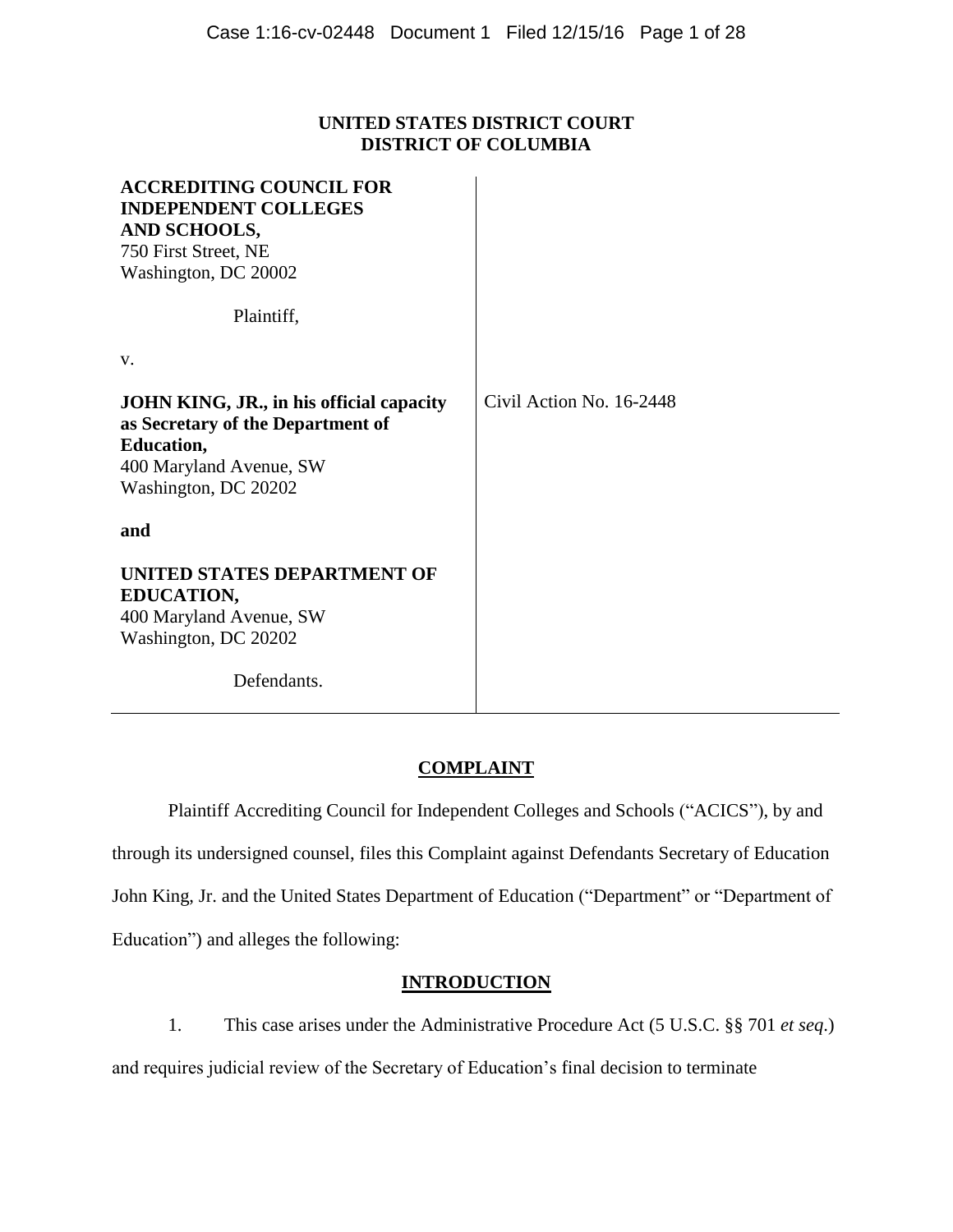#### Case 1:16-cv-02448 Document 1 Filed 12/15/16 Page 2 of 28

recognition of ACICS as an accrediting agency of postsecondary education institutions and programs.

2. ACICS is a longstanding accreditor of higher education institutions. The Department of Education has recognized ACICS as an accreditor for roughly 60 years.

3. ACICS filed a Petition with the Department of Education in January 2016 for recognition of its accreditor status in accordance with the applicable Code of Federal Regulations and as it is required to do from time to time.

4. Subsequent to the filing of ACICS's Petition, the Department of Education embarked on a months' long process where it consistently ignored the facts, failed to follow the relevant regulatory criteria for reviewing that Petition, employed improper procedures relating to consideration of ACICS's Petition, and allowed the process to be unfairly politicized to ACICS's detriment. For example, on numerous occasions, Department of Education staff either ignored their obligations to carefully consider all of the evidence submitted in connection with ACICS's Petition or reached a conclusion that had no support in the record. Similarly, the Department of Education staff or employees frequently claimed that ACICS had not complied with certain recognition criteria despite the evidence showing otherwise. The problems were exacerbated when the Department of Education either deviated from its established policies or employed procedures that were not authorized in evaluating ACICS's Petition.

5. The end result of the unfair and improper process employed by the Department of Education was that the Secretary of Education issued a final Decision on December 12, 2016 terminating ACICS's recognition as an accrediting agency. Based on this unlawful process, the Department of Education has irreparably injured ACICS, and, as a policy matter, has also harmed the institutions ACICS accredits and the students who attend those institutions.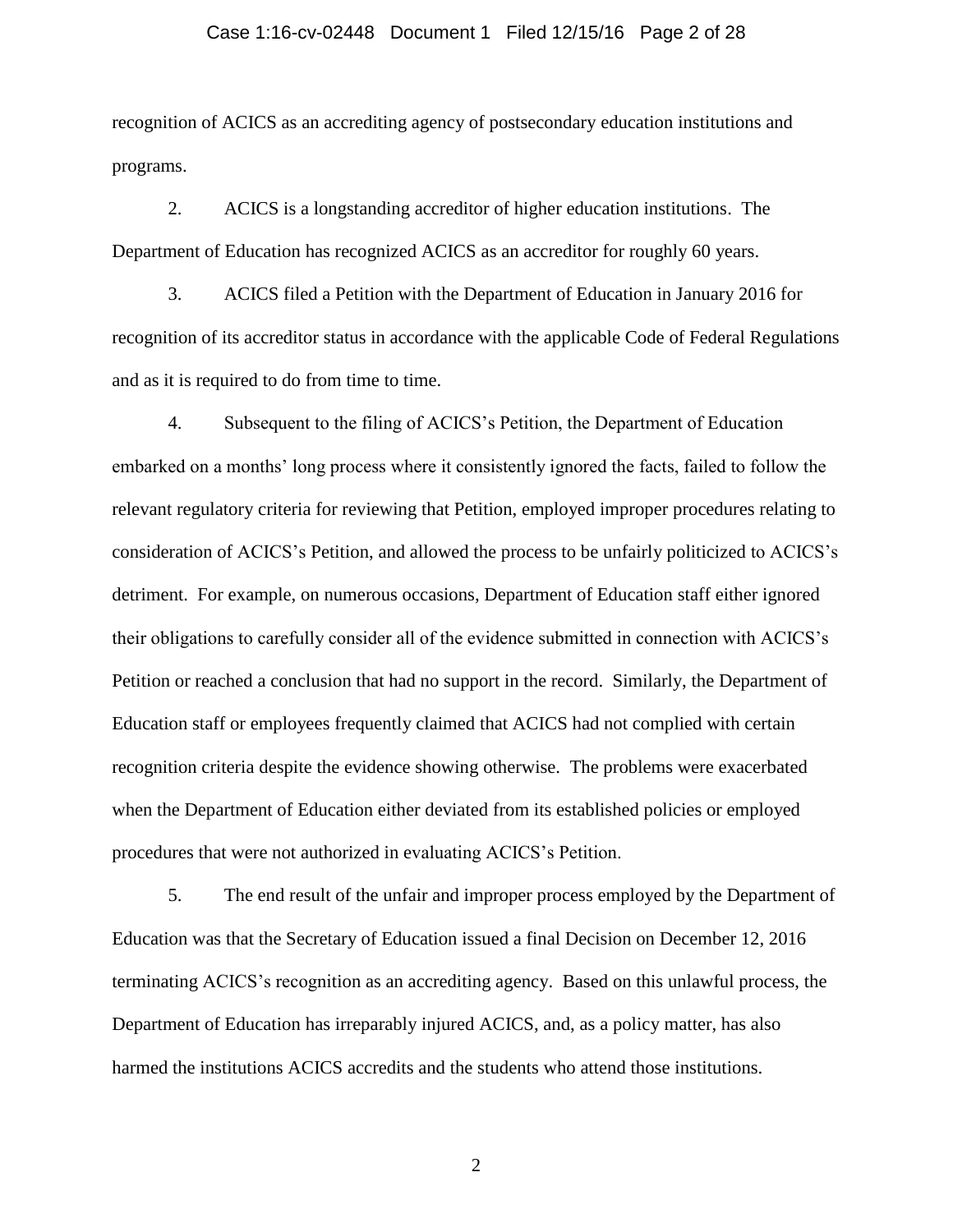#### Case 1:16-cv-02448 Document 1 Filed 12/15/16 Page 3 of 28

6. The Secretary's decision to terminate ACICS's recognition violates the Administrative Procedure Act ("APA") and must be set aside. Specifically, the Secretary's decision violates the APA and judicial intervention is warranted because Defendants acted: (a) arbitrarily, capriciously, abusively in exercising their discretion, and otherwise not in accordance with the law (5 U.S.C.  $\S$  706(2)(A)); (b) without observance of procedure required by law (5 U.S.C. § 706(2)(D)); and (c) without record evidence to support their decision to terminate ACICS's recognition (5 U.S.C. § 706(2)(E)).

7. ACICS requests that this Court order preliminary and permanent injunctive relief enjoining Defendants from enforcing the Secretary's decision to terminate ACICS's recognition, vacate the Secretary's decision and further vacate all related directives from the Department of Education relating to the termination of ACICS's recognition, and order the Secretary to return ACICS's Petition for recognition to the Department staff for reconsideration.

#### **THE PARTIES**

8. Plaintiff ACICS is a nonprofit corporation organized under the laws of the State of Virginia and having its principal place of business in Washington, D.C.

9. Defendant John King, Jr. is the Secretary of the United States Department of Education. His official address is 400 Maryland Avenue, SW, Washington, D.C. 20202. He is being sued in his official capacity.

10. Defendant United States Department of Education ("Department" or "Department of Education") is an executive agency of the United States government. Its address is 400 Maryland Avenue, SW, Washington, D.C. 20202.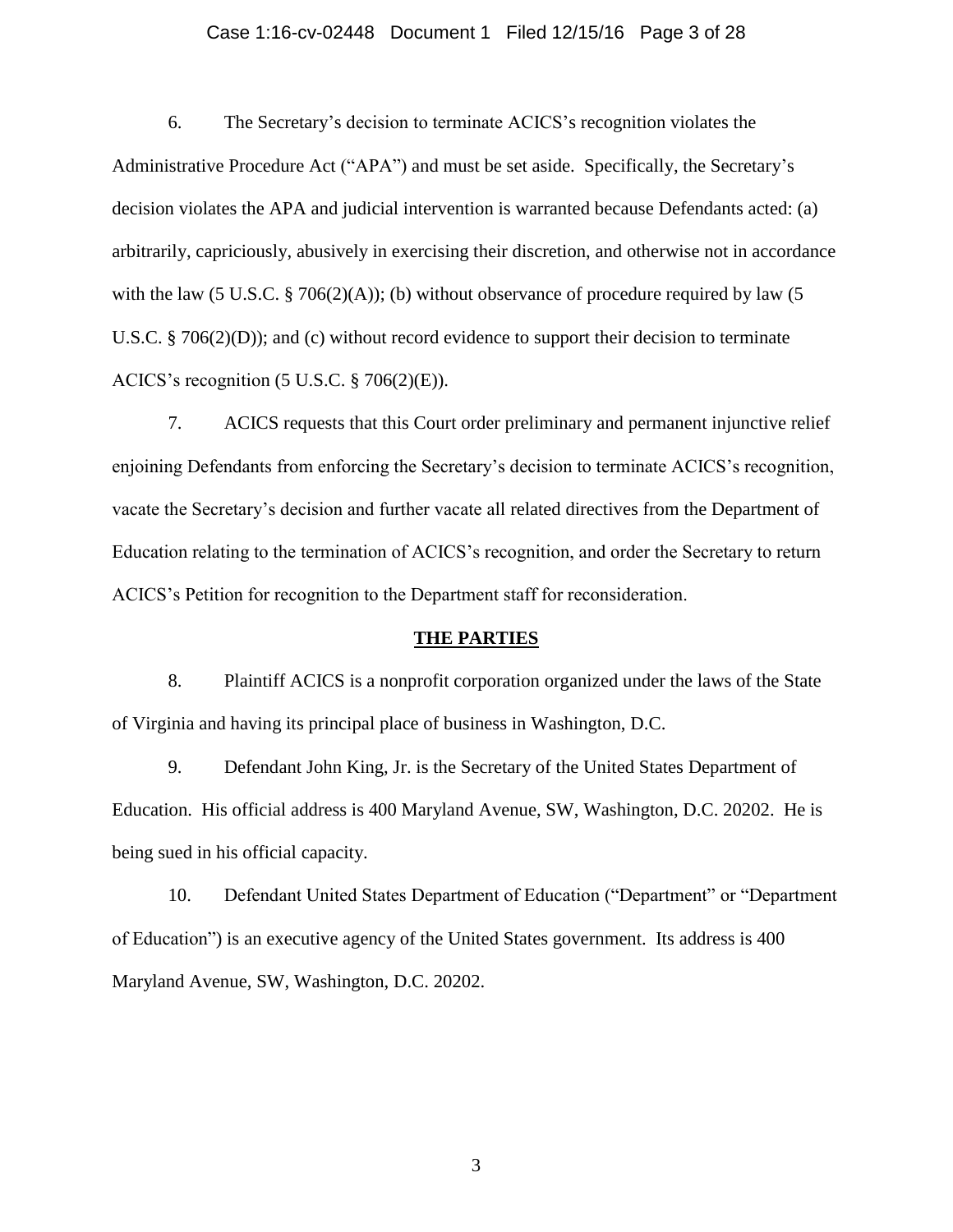#### **JURISDICTION AND VENUE**

11. Subject matter jurisdiction is appropriate in this Court pursuant to 28 U.S.C. §§ 1331 and 1346. Additionally, the case arises under: (a) the Administrative Procedure Act (specifically, 5 U.S.C. §§ 701-706) as it involves judicial review of agency action taken by Defendants; and (b) 34 C.F.R. § 602.38 which provides that any decision by the Secretary of Education relating to the recognition of accreditation status may be challenged in the federal courts as a final decision of the Department of Education.

12. This Court has personal jurisdiction over Defendants as: (a) Defendants are residents or citizens of Washington, D.C.; and (b) Defendants took actions in Washington, D.C. relating to ACICS and the facts underlying this lawsuit.

13. Venue is proper in this Court pursuant to 28 U.S.C. § 1391(b) and (e) as: (a) Defendants are residents of Washington, D.C.; (b) a substantial part of the events or omissions giving rise to ACICS's claims occurred in Washington, D.C.; (c) Defendants are subject to the Court's personal jurisdiction; (d) King is an officer or employee of the United States or one of its agencies; and (e) the Department of Education is an agency of the United States and based in Washington, D.C.

14. ACICS exhausted all of its administrative remedies prior to filing this lawsuit by adhering to the pertinent regulations and the administrative review process established by the Department of Education.

#### **FACTUAL ALLEGATIONS**

#### **ACICS Is A Longstanding Accreditor Of Higher Education Institutions**

15. ACICS was founded in 1912.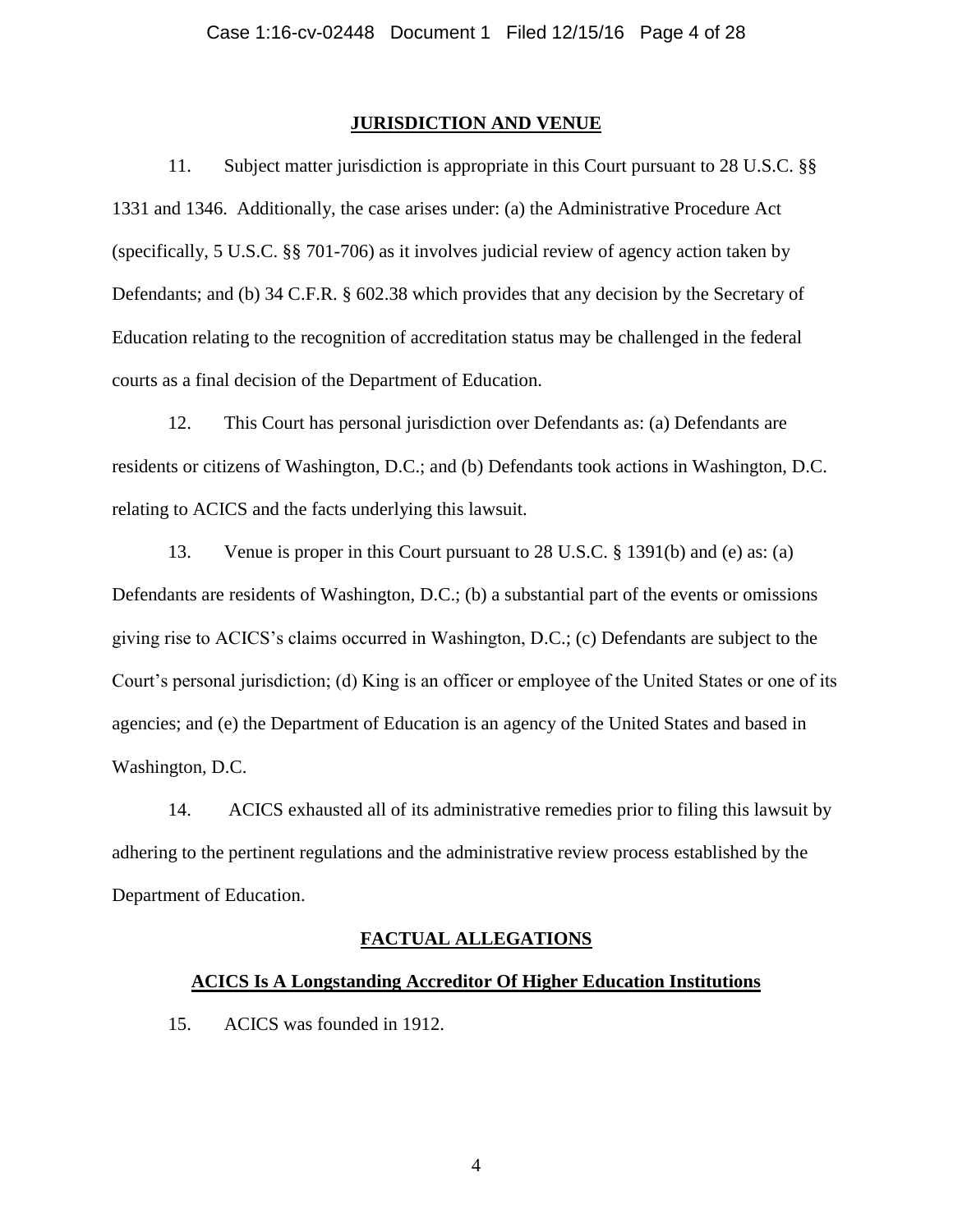#### Case 1:16-cv-02448 Document 1 Filed 12/15/16 Page 5 of 28

16. ACICS is a respected and long-established national accreditor of higher education institutions. Specifically, ACICS has been continuously recognized as an accreditor of higher education institutions by the Department of Education (or its predecessor) since at least 1956.

17. ACICS's mission is to advance educational excellence at independent, nonpublic career schools, colleges, and organizations in the United States and abroad. ACICS carries out its mission through a deliberate and thorough accreditation process of quality assurance and enhancement.

18. Pursuant to its status as a recognized accreditor by the Department of Education, ACICS accredits: (a) private postsecondary institutions offering certificates or diplomas; and (b) postsecondary institutions offering associate, bachelor's, and master's degrees. The programs offered by institutions being accredited by ACICS are designed to educate students for professional, technical, or occupational careers.

19. ACICS is also recognized as an accrediting agency by the nonprofit Council for Higher Education Accreditation ("CHEA") which identifies itself as "[a] primary national voice for accreditation and quality assurance to the U.S. Congress and U.S. Department of Education." CHEA recognizes ACICS to accredit similar institutions that the Department of Education recognizes ACICS to accredit. On December 2, 2016, CHEA's Committee on Recognition informed ACICS of its recommendation to the CHEA Board of Directors that ACICS be granted recognition for up to three years.

20. Historically, the Department of Education has recognized ACICS as a reliable authority concerning the quality of education or training offered by the institutions of higher education that are accredited by ACICS.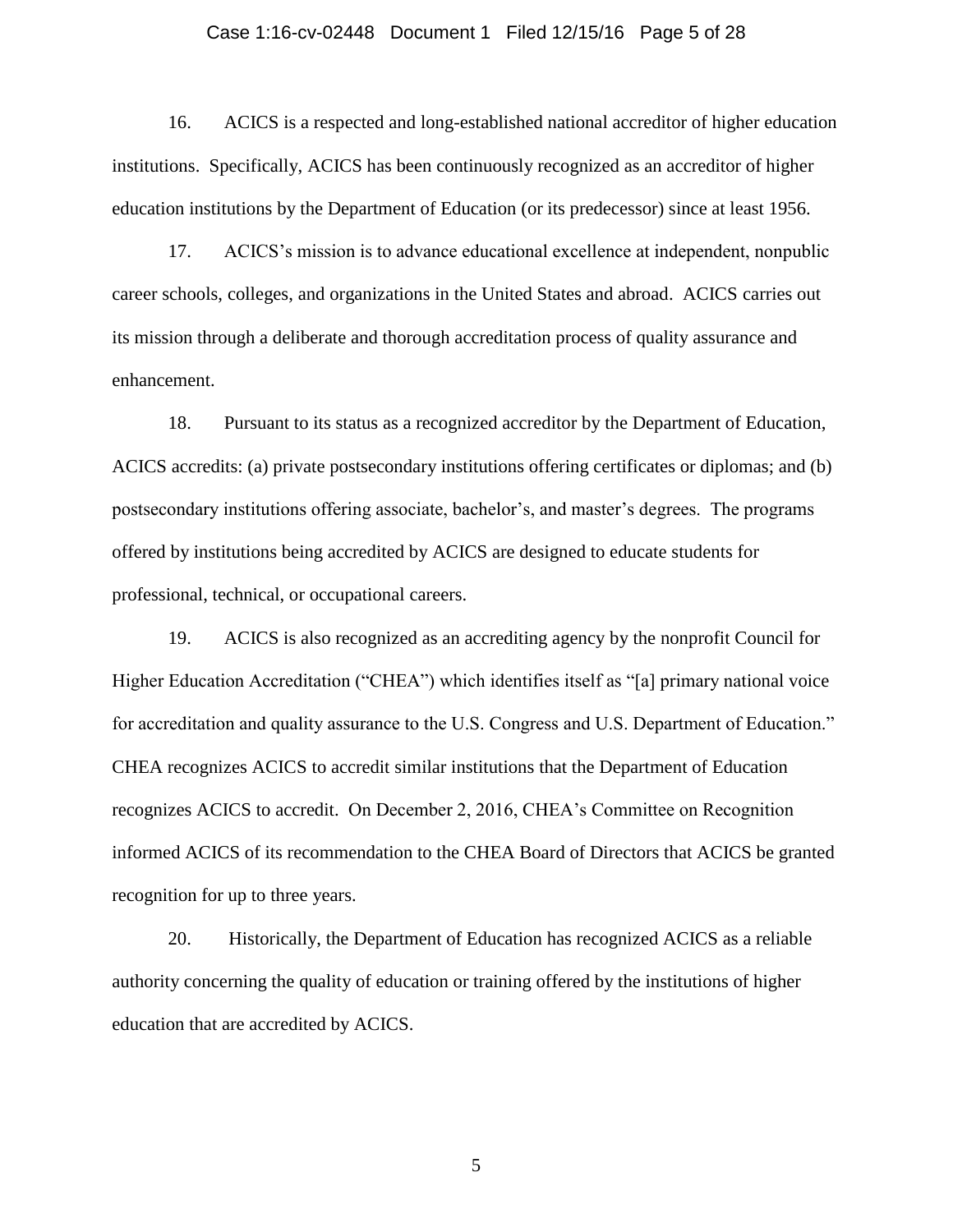#### Case 1:16-cv-02448 Document 1 Filed 12/15/16 Page 6 of 28

21. Accreditation by a nationally-recognized accreditation agency carries numerous benefits to accredited schools and their students. First, accreditation by a nationally-recognized accreditor is one of several prerequisites for a school's eligibility to receive access to Title IV federal student loan programs, pursuant to 20 U.S.C. § 1099c. Second, many state licensing bodies require schools to be accredited by a nationally-recognized accrediting agency as a condition of licensure or as a prerequisite for access to state-based student loan programs. Third, many state licensing bodies and programmatic accrediting bodies (*i.e*. specialized organizations that accredit programs in particular professions, such as certain health-care specialties) require that a student attend an institution accredited by a nationally-recognized accrediting agency in order for that student to sit for state licensing exams or other program-based exams or certifications. Revocation of the accrediting agency's recognition impacts all of these benefits.

### **Accrediting Agencies Such As ACICS Petition The Department of Education For Recognition Of Their Accreditation Status**

22. The Department of Education promulgated a series of regulations relating to its procedure for accrediting agencies pursuant to authority delegated by Congress in the Higher Education Act, 20 U.S.C. § 1099b.

23. The Code of Federal Regulations sets forth procedures relating to the Department of Education's recognition of accrediting agencies such as ACICS. Specifically, 34 C.F.R. §§ 602.30-602.38 establishes a process for applying for recognition, review by Department of Education staff, further review by a Senior Department Official ("SDO") of the Department of Education, and an appeal to the Secretary of Education of a decision by the SDO adverse to the Petitioner. Additionally, 34 C.F.R. §§ 602.10-602.28 establish criteria to be considered by the Department of Education in connection with a Petition for recognition.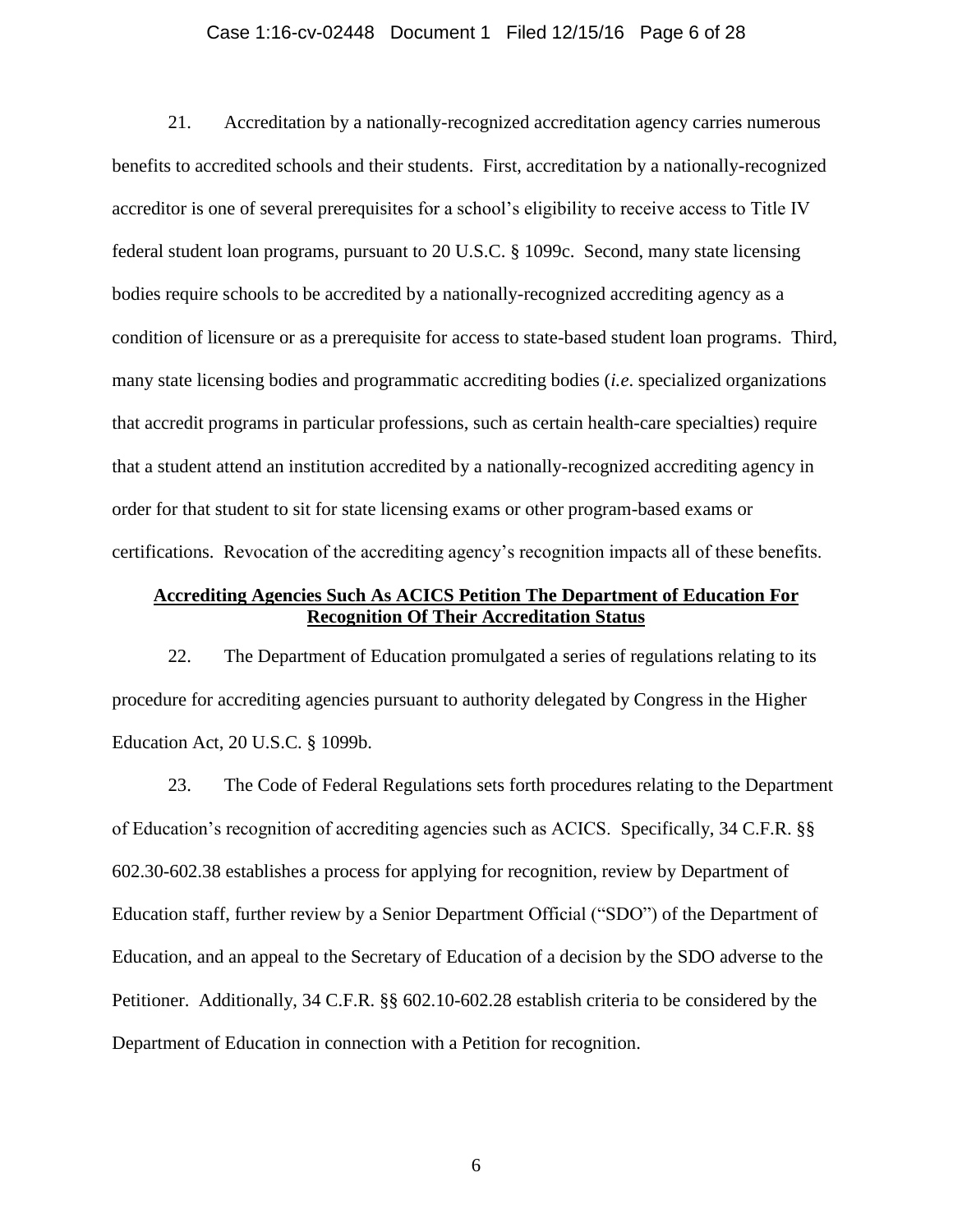#### Case 1:16-cv-02448 Document 1 Filed 12/15/16 Page 7 of 28

24. The initial step in the recognition process is for an accrediting agency to petition for accreditation. This submission triggers the process for review of the Petition by the Department of Education pursuant to the procedures provided for in 34 C.F.R. §§ 602.30-602.33. Specifically, Section 602.30 provides that accrediting agencies must petition for recognition for initial or continued recognition, for an expansion of the scope of the agency's recognition, with respect to certain compliance reports, and in response to certain inquiries. Section 602.31 details the type of information required for various recognition petitions. Section 602.32 describes the process for review of any petition by Department of Education staff and provides for a written staff evaluation of the petition at the end of the review process. Section 602.33 provides further detail regarding the procedures to be employed by the Department of Education staff during the review process.

25. Subsequent to review and a written evaluation by the Department of Education staff, a petition filed by an accrediting agency is reviewed by the National Advisory Committee on Institutional Quality and Integrity ("NACIQI"). The NACIQI procedures are provided for in 34 C.F.R. §§ 602.34-602.35. Section 602.34 describes how NACIQI meetings are to work. Before the meeting, the Department of Education staff provides its analysis of the Petition and certain other materials. The NACIQI panel then invites third-party comments, conducts a public meeting on the Petition, and on that basis, makes a subsequent recommendation to the SDO regarding recognition of the Petitioner. Section 602.35 provides a procedure through which the accrediting agency and the staff of the Department of Education may submit additional written comments to the SDO.

26. The SDO makes an initial agency decision regarding recognition. 34 C.F.R. § 602.36 instructs the SDO to make that decision "based on the record" including all materials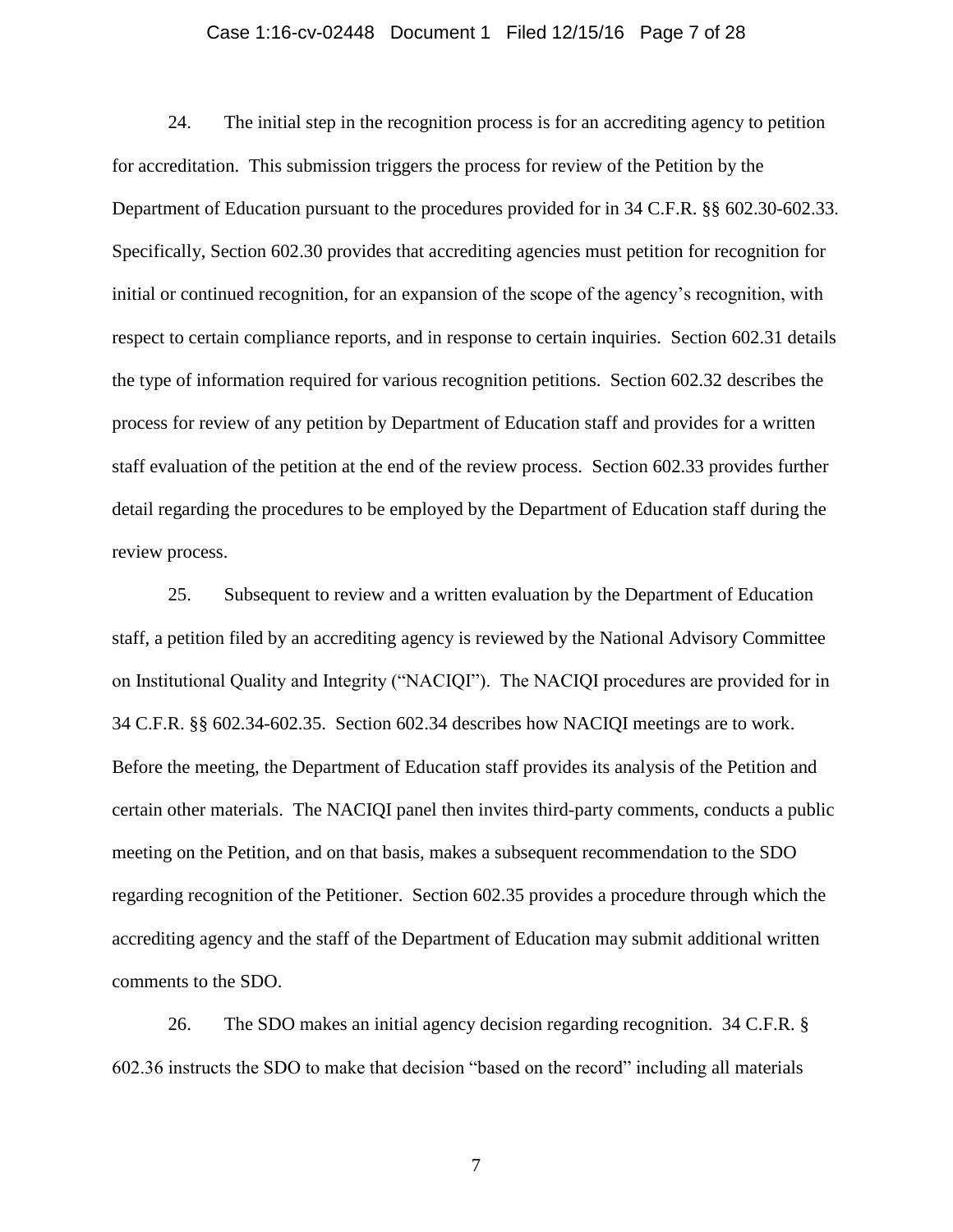#### Case 1:16-cv-02448 Document 1 Filed 12/15/16 Page 8 of 28

provided to the NACIQI, the transcript of the NACIQI meeting, NACIQI's recommendation, and subsequent written comments and evidence submitted by the accrediting agency and Department of Education staff to the SDO.

27. The SDO has several options for resolving an accrediting agency's petition for recognition. For example, 34 C.F.R. § 602.36(e) provides that the SDO may: (a) approve, deny, limit, suspend, or terminate recognition; (b) grant or deny an application for expansion of scope of the accrediting agency; (c) revise or affirm the scope of the accrediting agency; or (d) continue recognition pending submission and review of a compliance report. Section  $602.36(e)(1)$ provides that recognition may not be for longer than a period of five years but that the SDO must explain the reasons for approving a lesser scope or recognition period than that requested by the accrediting agency. Section 602.36(e)(2) provides that the SDO must specify the reasons for any decision to deny, limit, suspend, or terminate recognition. In particular, Section  $602.36(e)(3)$ allows the SDO to continue an accrediting agency's recognition for up to twelve months if an agency fails to demonstrate compliance with the required recognition criteria but "will demonstrate or achieve compliance with the criteria for recognition and effective application of those criteria within 12 months or less."

28. The accrediting agency may appeal an adverse decision by the SDO to the Secretary of Education. Regulation 34 C.F.R. §§ 602.37-602.38 control the appeal process. Section 602.37 describes the appeal process. Section 602.38 describes the effect of any recognition decision by the Secretary of Education and expressly allows the Petitioner to appeal adverse decisions by the Secretary of Education to federal court. Further, Section 602.38 incorporates by reference the same options and requirements articulated in Section 602.36(e) for resolving an accrediting agency's petition.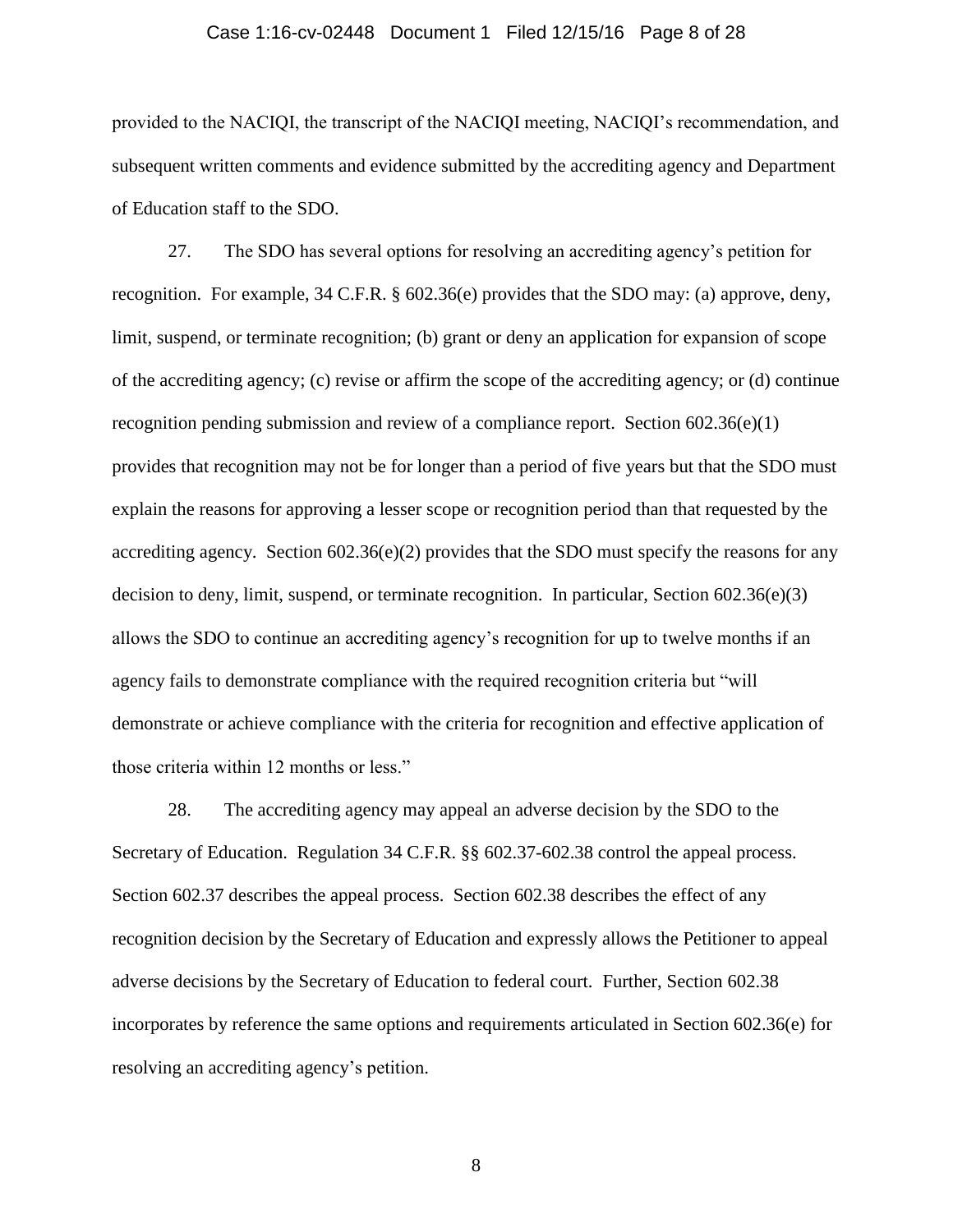#### Case 1:16-cv-02448 Document 1 Filed 12/15/16 Page 9 of 28

29. The Secretary of Education's recognition decision must be based on specific recognition criteria proscribed by the Higher Education Act and provided for in the Code of Federal Regulations. The recognition criteria are specified in 34 C.F.R. §§ 602.10-602.28. The criteria are separated into: (a) basic eligibility requirements; (b) organizational and administrative requirements; (c) required standards and their application; and (d) required operating procedures and policies.

#### **ACICS Petitions For Re-Recognition Of Its Accreditation Status**

30. ACICS (and/or its direct predecessor) has been continuously recognized by the Department of Education (or its predecessor) as an accrediting agency since 1956. Periodically, ACICS has petitioned the Department of Education for re-recognition in accordance with the applicable regulatory procedures for renewing its recognition.

31. On January 8, 2016, ACICS submitted its Petition for recognition to the Department of Education pursuant to 34 C.F.R. § 602.31. ACICS's 136-page submission, and over 100 accompanying exhibits, provided the information required by the applicable Code of Federal Regulations establishing that ACICS satisfied the pertinent criteria for recognition.

32. In response to the Petition, the Department of Education initiated a supplemental information gathering process that lasted from March 3, 2016 to May 16, 2016. On March 3, the Department sent ACICS a Supplemental Request for additional information. On March 10, ACICS sought an extension of time to respond to the request, given the voluminous information the request required ACICS to gather. On March 15, ACICS received an extension of time (until May 16) to respond to a portion of the request. The Department of Education staff noted that information "received as late as May 16, 2016 would not allow Department staff the time to fully review and analyze it in time for [a scheduled] June [23] NACIQI Meeting, [and] ACICS should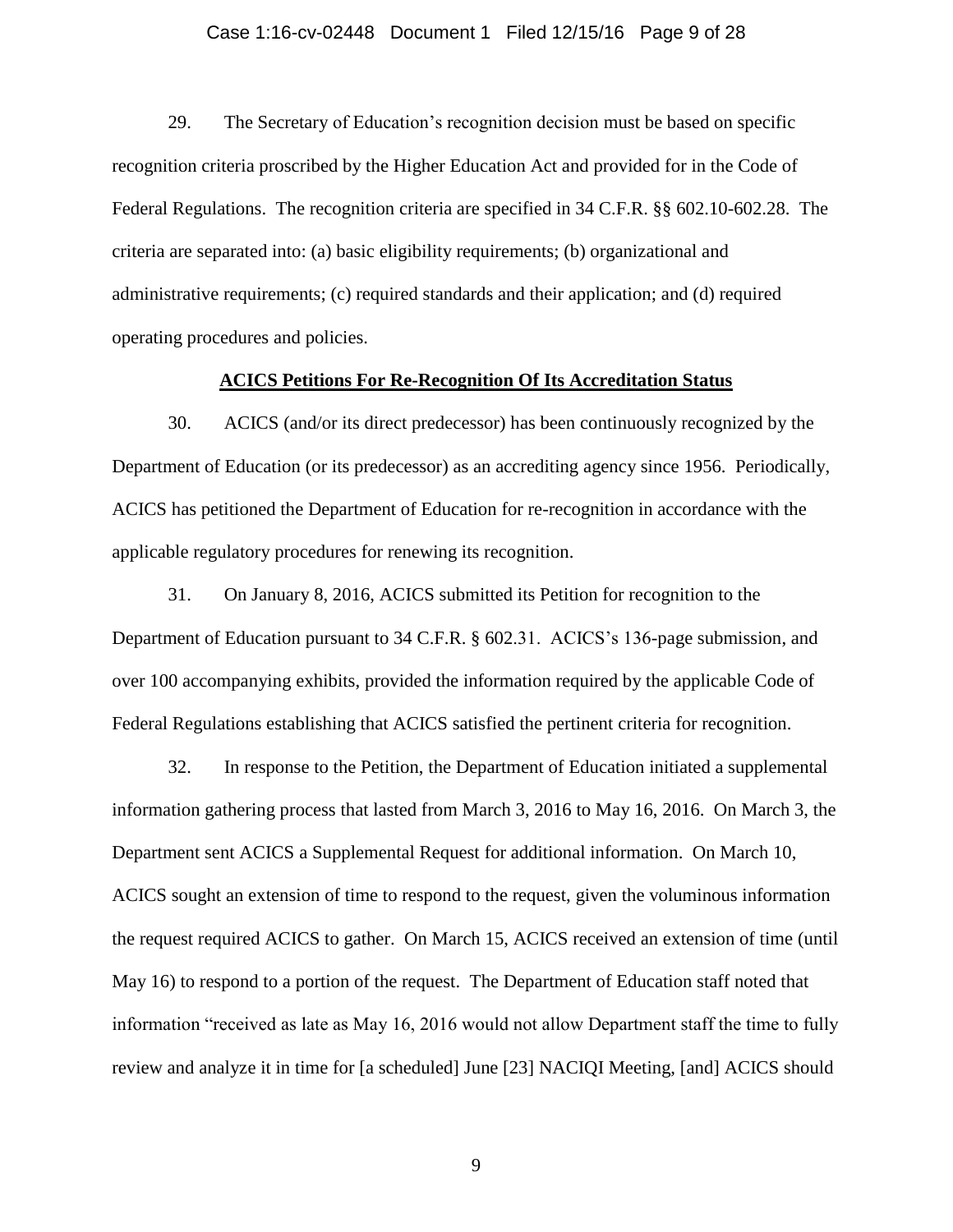#### Case 1:16-cv-02448 Document 1 Filed 12/15/16 Page 10 of 28

be prepared to return at the fall NACIQI meeting for further discussion as warranted." On April 1, ACICS submitted to the Department of Education its responses for the portion of the request for which its time to respond had not been extended. ACICS was due to submit its responses to the balance of the request on May 16, 2016.

33. On May 4, 2016, prior to ACICS's completing its response to the Department's supplemental information request, the Department of Education provided ACICS a draft staff analysis report on its Petition. Notwithstanding that the Department's analysis pre-dated the Department's receipt and review of ACICS's substantial supplemental submission – which was completed, as agreed, on May 16, 2016 – the Department of Education staff then told ACICS that: (a) information submitted on May 16 would not be considered at the June NACIQI meeting; and (b) ACICS's Petition would be not be deferred to the fall NACIQI meeting despite previous indications that Department staff would not have sufficient time to fully consider ACICS's supplemental submission.

34. ACICS attempted to remedy the arbitrary timing employed by the Department of Education staff with respect to the staff report in several ways. For example, ACICS: (a) requested that it be given additional time (beyond the June 3, 2016 deadline set by the Department of Education staff) to respond to the draft staff report; and (b) requested that any NACIQI review of ACICS be set for the scheduled December 2016 NACIQI meeting (as opposed to the June 2016 NACIQI meeting). The Department of Education denied ACICS's requests without explanation.

35. The Department of Education proceeded full steam ahead with issuing a final staff report despite the timing problems identified by ACICS and without any legitimate explanation of its rush to judgment. Specifically, the Department of Education staff issued its final staff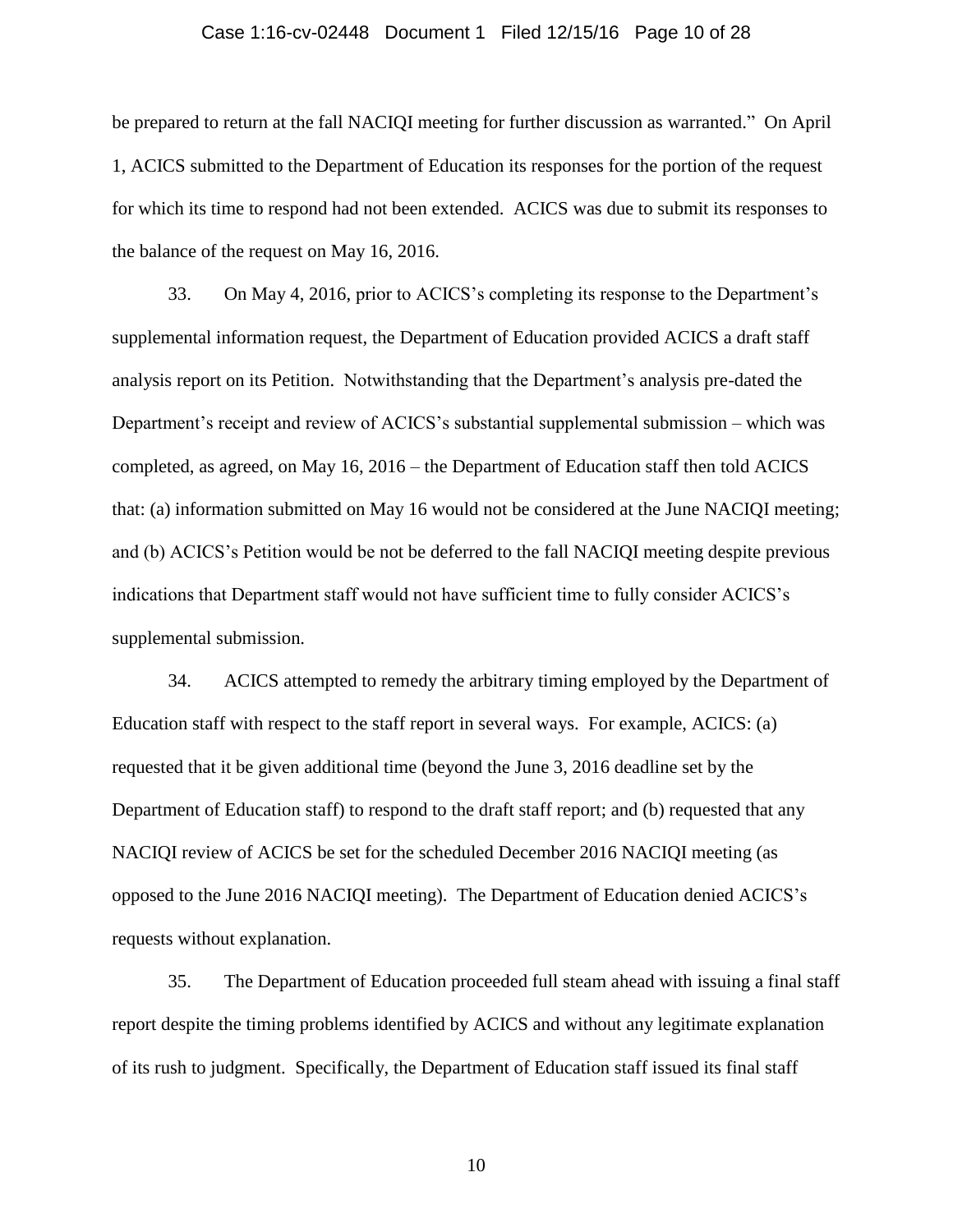#### Case 1:16-cv-02448 Document 1 Filed 12/15/16 Page 11 of 28

report on June 15, 2016 in which it: (a) recommended to the SDO that ACICS's Petition for renewal of its recognition be terminated; (b) included substantive errors that indicate a rush to meet a deadline for presenting the report to the SDO in time for it to be evaluated at the June 23 NACIQI meeting; and (c) made several conclusory statements and did not provide reasoned consideration of all available information as required by the pertinent Code of Federal Regulations sections.

36. The Department of Education also proceeded with consideration of ACICS's recognition Petition at the June 23, 2016 NACIQI meeting without providing any explanation for why ACICS's Petition needed to be addressed at that meeting – rather than at a meeting later in 2016, as originally anticipated – and without properly evaluating all the evidence that was available. At the meeting, NACIQI members observed that the final report provided by Department of Education staff was "more conclusory than it was explanatory." Similarly, NACIQI members noted that the recommendations in the final staff report regarding ACICS's recognition were inconsistent with the record. Likewise, at least one NACIQI member questioned whether the Department of Education's standards were being applied consistently with respect to ACICS. Additionally, Department of Education staff acknowledged at the NACIQI meeting that ACICS addressed many of the concerns raised in the final staff report, including by providing revised standards that were in compliance with the Department of Education's requirements. Nevertheless, the NACIQI panel voted 10-3 to recommend to the SDO that ACICS's recognition be withdrawn.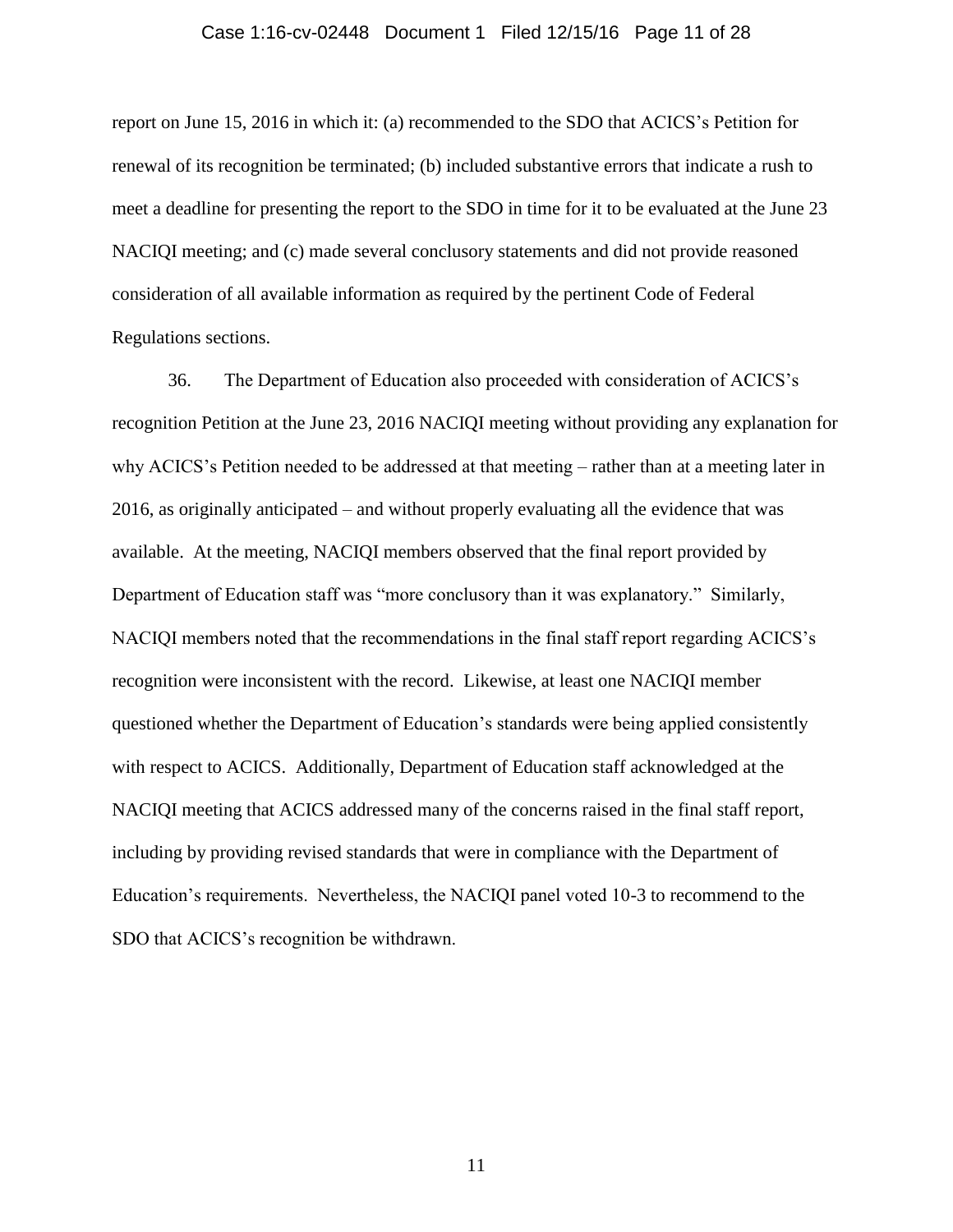#### **The Department Of Education Withdraws ACICS's Recognition**

37. ACICS and the Department of Education staff submitted comments to the Department of Education's SDO on July 5, 2016 in response to the June 23 NACIQI recommendation.

38. On September 22, 2016, the SDO issued an initial Department of Education decision terminating ACICS's recognition in a roughly 2-page letter. The SDO's letter:

- Made a conclusory assertion that the full record had been reviewed without explaining what specific materials were reviewed or what specific materials were relied on by the SDO for her decision;
- Provided no citations to any record evidence;
- Listed 21 areas for which ACICS was purportedly out of compliance with Department of Education regulatory criteria, with no explanation of how ACICS was supposedly out of compliance for each individual area;
- Noted that Department of Education staff and "multiple NACIQI committee members" recognized that ACICS "could likely remedy some of the deficiencies within 12 months";
- Acknowledged that ACICS "has made recent efforts to address some of the deficiencies identified";
- Recognized that "it is possible for ACICS to fix some of the 21 compliance problems within 12 months" without any further identification of what "compliance problems" the SDO believed could be addressed, identification of what "compliance problems" the SDO believed could not be addressed, or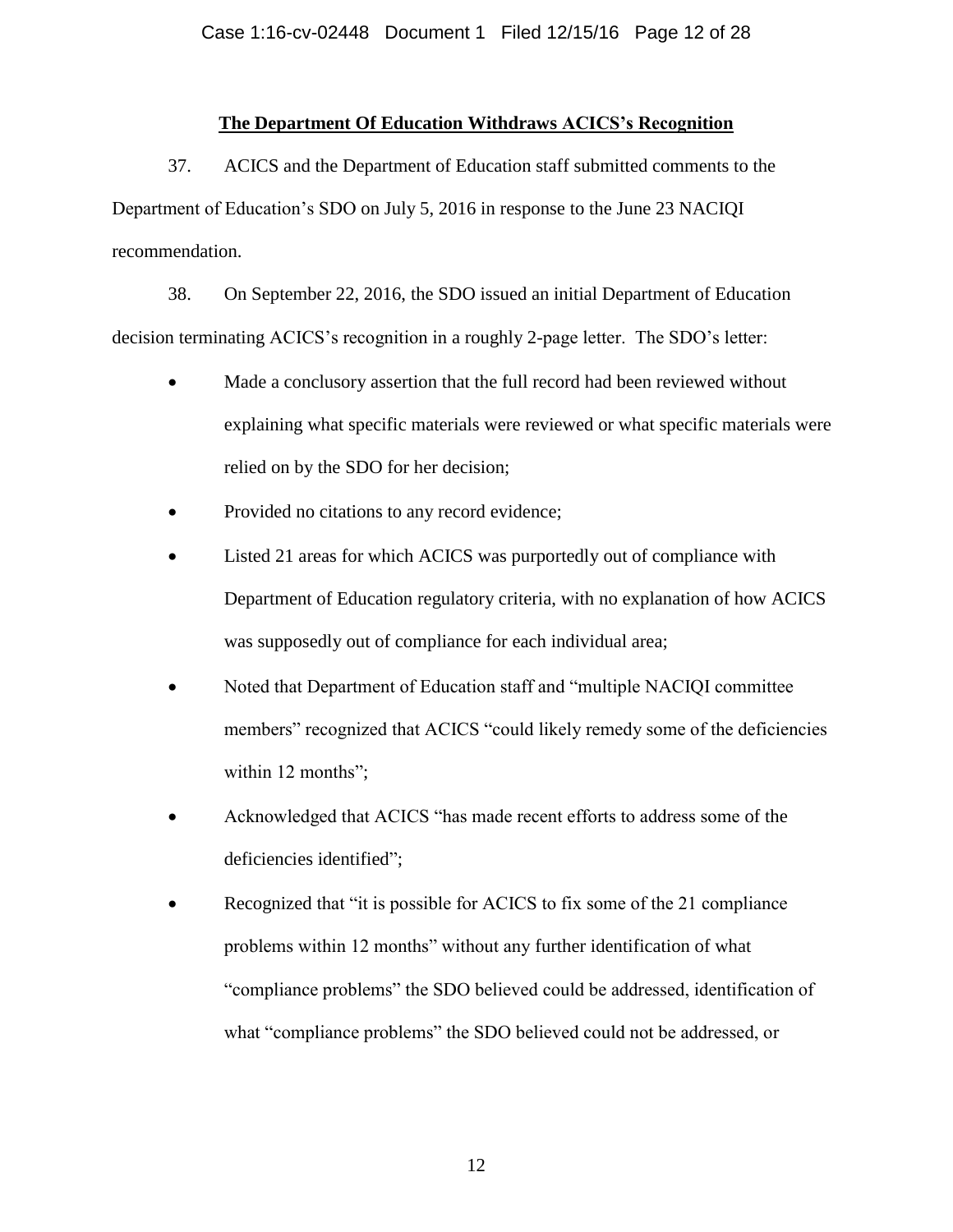#### Case 1:16-cv-02448 Document 1 Filed 12/15/16 Page 13 of 28

explanation for why the SDO believed that certain "compliance problems" could not be addressed;

- Made conclusory assertions regarding ACICS's "track record" without explaining how the alleged "track record" related to any recognition criteria or prevented ACICS from coming into compliance; and
- Asserted with no meaningful explanation that demonstrating compliance with certain unidentified criteria could not be done within 12 months.

39. On October 4, 2016, ACICS requested that the SDO reconsider her decision and submitted new evidence relating to ACICS's continued efforts to comply with various recognition criteria. On October 17, 2016, the Department of Education staff responded not by analyzing or evaluating any of the new evidence offered by ACICS but rather by arguing that "there is no authority in the regulations" for the SDO to reconsider her decision. On October 18, 2016 – one day after the Department of Education staff letter and two weeks after ACICS's request – the SDO provided a one page letter rejecting ACICS's reconsideration request based on two reasons: (a) "The applicable regulations do not permit an accrediting agency to submit a Request for Reconsideration of a recognition decision;" and (b) ACICS "may not submit additional information to the SDO in the form of a Request for Reconsideration."

40. On October 21, 2016, ACICS appealed the SDO's decision to the Secretary of Education, pursuant to 34 C.F.R. § 602.37. On December 12, 2016, the Secretary of Education denied ACICS's appeal.

41. Although the Secretary of Education's decision states that he has "*de novo* taken into account all of the prior proceedings and available evidence, including ACICS's arguments on appeal," his decision largely consists of repeating the Department Staff and the SDO's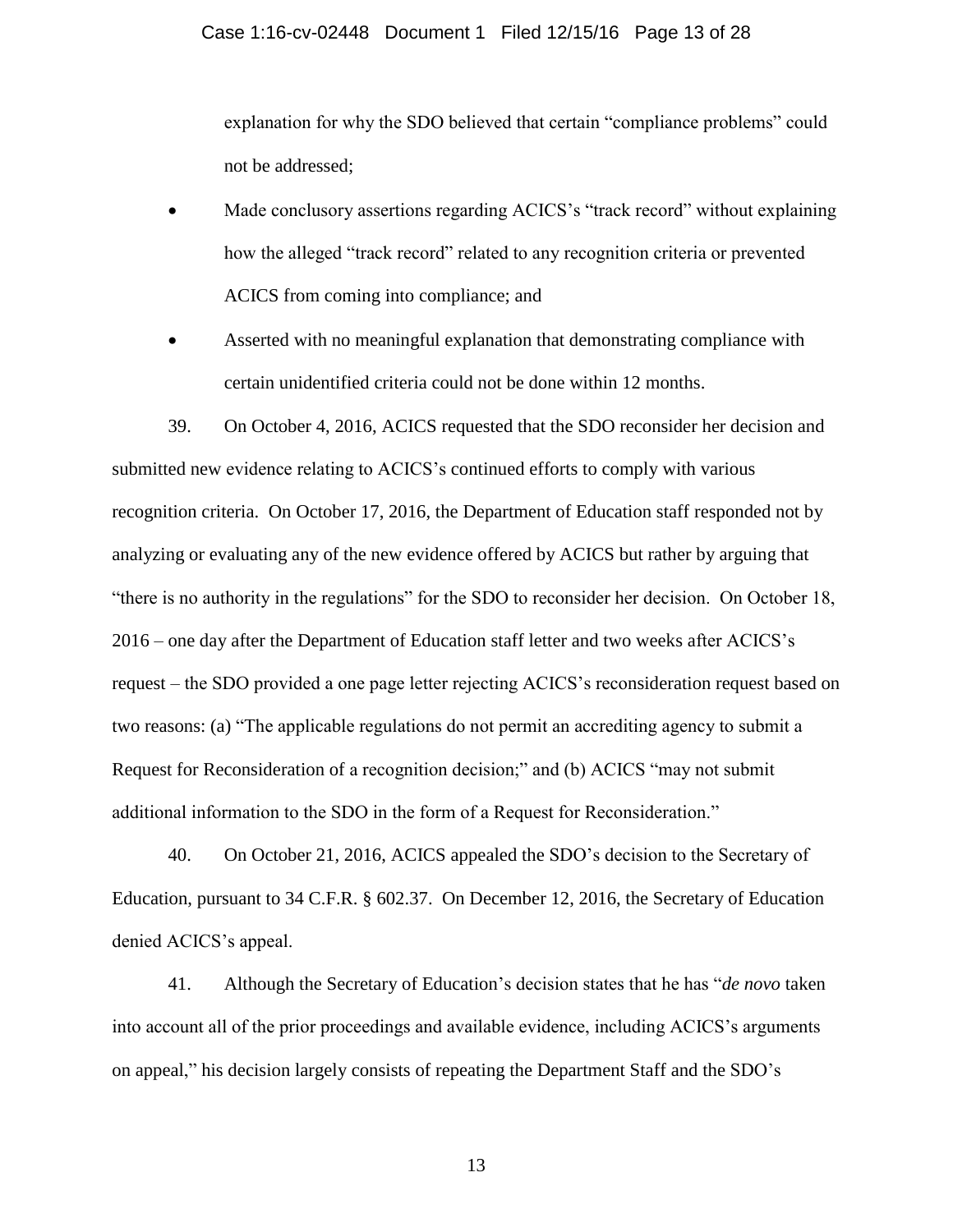### Case 1:16-cv-02448 Document 1 Filed 12/15/16 Page 14 of 28

numerous vague and conclusory assertions, without addressing the evidence put forth by ACICS in refuting them. Specifically:

- The Secretary opted not to "delve into every violation," of the recognition criteria, instead reviewing only a "non-exhaustive selection of violations" including 34 C.F.R. §§ 602.16(a), 602.17, 602.19(b); 602.20, and 602.21.
- The Secretary concluded, without meaningful explanation, that "ACICS has not significantly refuted the Department staff's findings."
- The Secretary reverts to the SDO's conclusory "lack of confidence that ACICS can or will come into compliance during a 12 month extension" and NACIQI's conclusion not to recommend a temporary renewal, with no meaningful explanation.

42. The denial of ACICS's appeal by the Secretary of Education represents a final agency decision and may be appealed to this Court pursuant to 34 C.F.R. § 602.38.

## **The Department Of Education's Decision To Terminate ACICS's Recognition Was Arbitrary, Capricious and Contrary to Law**

43. The Department of Education's decision to terminate ACICS's recognition was contrary to law for several reasons.

44. First, the Department of Education improperly ignored or disregarded relevant evidence demonstrating that ACICS either is in compliance with the pertinent recognition criteria or can demonstrate compliance with the pertinent recognition criteria within 12 months. ACICS repeatedly demonstrated to the Department of Education that it was already in compliance or would be within 12 months, as permitted under the pertinent regulations. Specifically, in its July 5, 2016 comments to the SDO, ACICS explained that, as of July 1, 2016 (when ACICS's new policies and standards became effective), it had remedied many of alleged deficiencies including: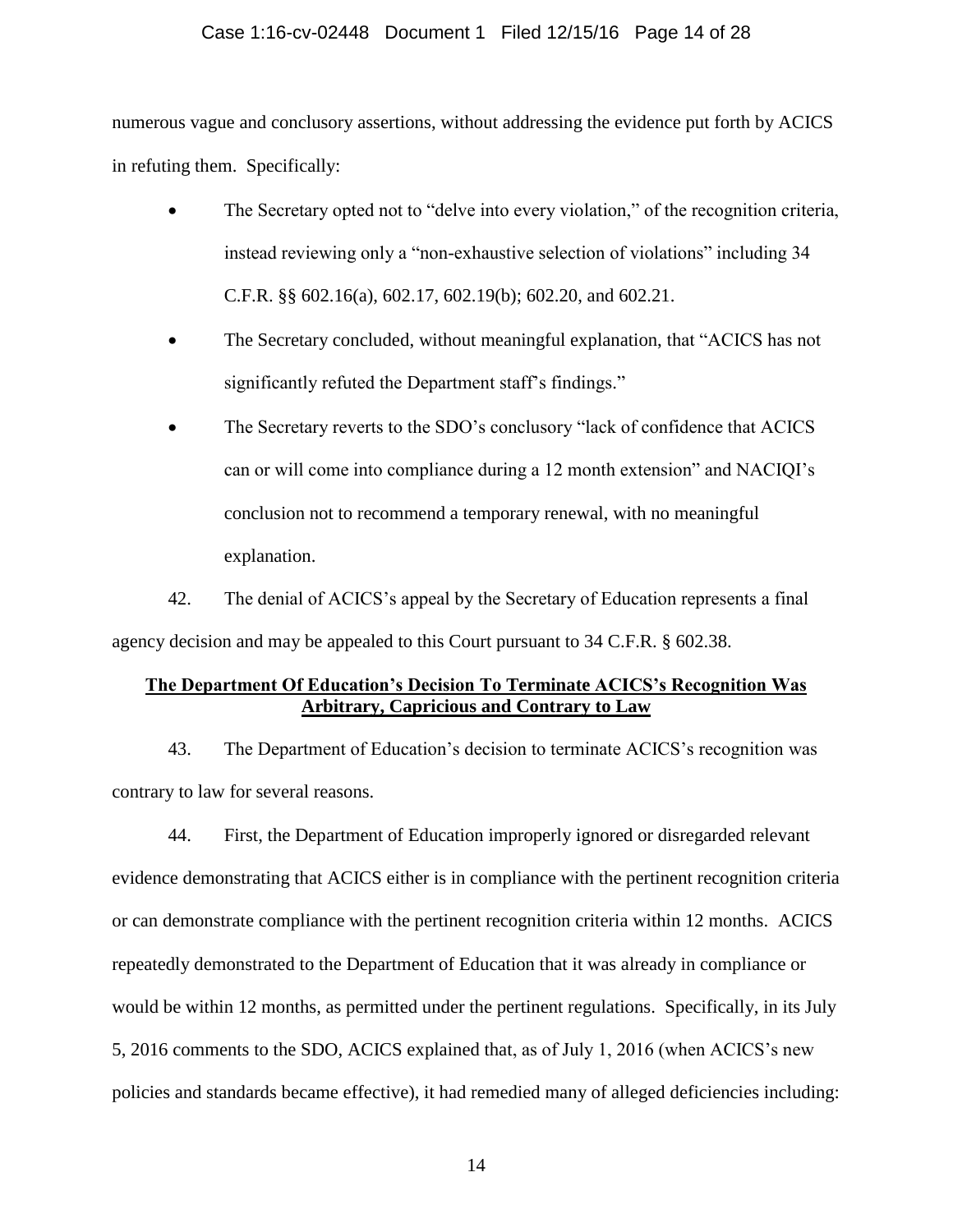#### Case 1:16-cv-02448 Document 1 Filed 12/15/16 Page 15 of 28

(a) all purported deficiencies for which only additional documentation of the effective date of a new policy was needed; and (b) all purported deficiencies for which demonstration of effective implementation of ACICS' policies was the primary barrier to compliance. Additionally, ACICS demonstrated that it will be in compliance with the remaining criteria in no later than 12 months. The Department of Education staff, members of the NACIQI Panel, and the SDO all acknowledged that ACICS is or would be in compliance with at least some of the criteria identified as the basis for terminating recognition. Moreover, the record is clear with respect to ACICS's proof that it is, or soon will be, in compliance with all of the criteria identified as bases for terminating recognition. The Secretary of Education disregarded this evidence and terminated ACICS's recognition despite the clear record evidence.

45. Second, ACICS instituted significant leadership changes throughout 2016 that show its commitment to rectifying any compliance issues or the purported negative "track record" cited by the Secretary as part of his decision to terminate ACICS's recognition. For example, ACICS's President and five of ACICS's Vice Presidents employed at the time of the June 2016 NACIQI meeting are no longer employed by ACICS. The eminently qualified new leadership, including, effective August 1, 2016, interim Chief Executive Officer and President Roger J. Williams – a 25-year veteran of management of higher education accreditation – is working to further strengthen ACICS's compliance management. Additionally, ACICS increased independent oversight by doubling the number of public members on its board.

46. Third, ACICS continues to implement its revised accrediting standards and review procedures, which address the concerns raised by the Department of Education staff. For example, ACICS explained in its July 5, 2016 comments to the SDO how it took adverse actions against certain educational institutions as a result of its ongoing implementation of these new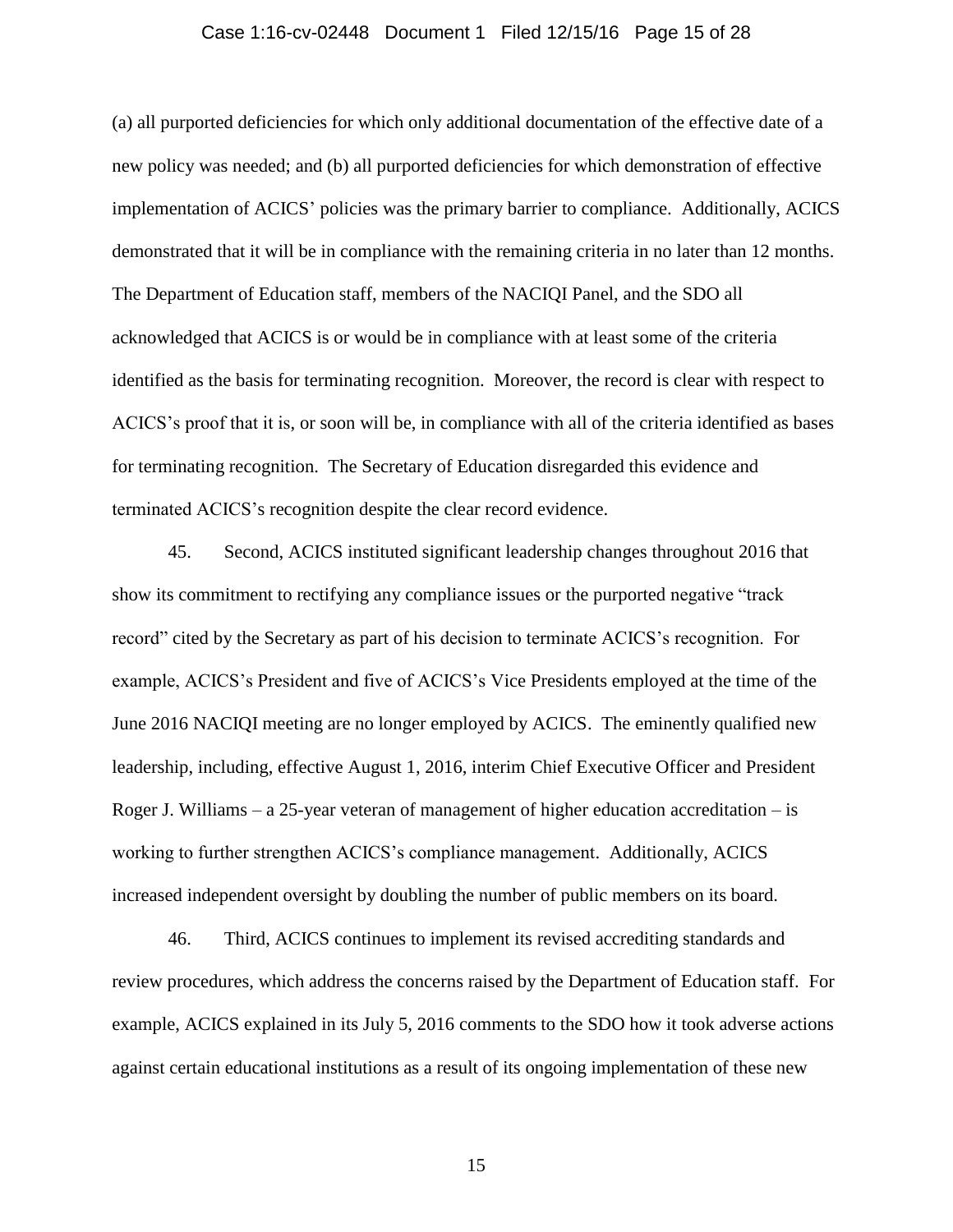#### Case 1:16-cv-02448 Document 1 Filed 12/15/16 Page 16 of 28

standards and procedures. Indeed, the CHEA Committee on Recognition's recent decision to recommend to its Board of Directors that ACICS be granted recognition for up to three years reflects a vote of confidence by a boots-on-the-ground organization that reviews accrediting agencies in real time.

47. In short, the Secretary of Education either: (a) failed to consider evidence submitted by ACICS that showed ACICS is correct that the purported regulatory deficiencies had been remedied or would be remedied within the statutorily allowed twelve months, that its Petition for recognition should have been granted, and that the Department of Education's determination is unsupported by the facts or law; or (b) did not afford any weight to credible evidence offered by ACICS. Either way, the decision to terminate ACICS's recognition was contrary to law.

48. Moreover, the Department of Education's decision to terminate ACICS's recognition was arbitrary and capricious for several reasons.

49. First, the facts in the record do not support the recommendations or the SDO's decision on which the Secretary relied in making his final decision. At every turn, ACICS presented evidence of its ongoing compliance efforts and capacity to achieve compliance within twelve months. And, at every turn, the Department of Education ignored, cherry picked, mischaracterized, or otherwise distorted the evidence beyond recognition to conclude that ACICS's recognition should be terminated. For example:

 The Department of Education staff report concluded that "the recent departure of the executive director [of ACICS], with no permanent replacement, seems to indicate that the agency has staffing concerns." However, there was no evidence in the record to support such a finding about "staffing concerns."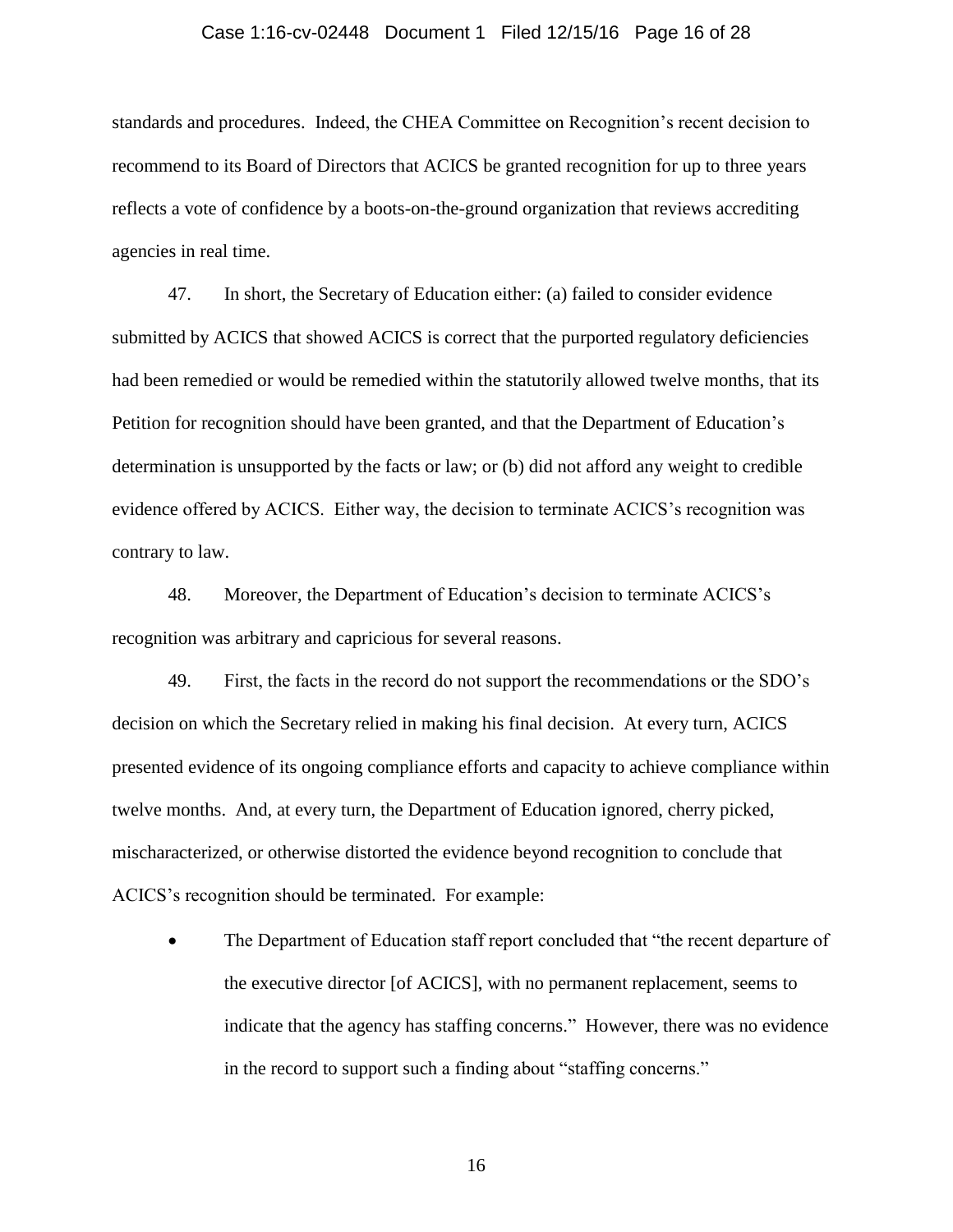- Similarly, the Department of Education staff report engaged in wild speculation about potential contraction of the for-profit higher education industry and the effect of that contraction on ACICS to conclude that ACICS had not demonstrated adequate financial resources even though the staff report also makes multiple representations of ACICS's financial solvency.
- It was more of the same at the NACIQI meeting, where the panel voted 10-3 to terminate ACICS's recognition, despite the fact that the record at the NACIQI meeting established that: (a) ACICS "provided revised standards that are in compliance with our [Department of Education] requirements for those standards;" (b) certain NACIQI members believes that ACICS's standards "are good standards" and "meet the requirements;" and (c) certain NACIQI members believed there were real questions about whether the pertinent criteria were being applied consistently with respect to ACICS.
- The two-page SDO decision doubles down on turning a blind eye to actual facts by conceding that ACICS already remedied a number of the alleged "deficiencies" found (though not specifically identified) by the Department, while, at the same time, claiming that ACICS would not be able to remedy the remaining unspecified alleged compliance problems within the statutorily allowed twelve months.

50. The Secretary erroneously concluded that ACICS is out of compliance with 21 criteria even though it is undisputed that ACICS is already in compliance with at least some of these criteria, and the Secretary's Decision failed to adequately specify how ACICS is out of compliance with any specific criteria.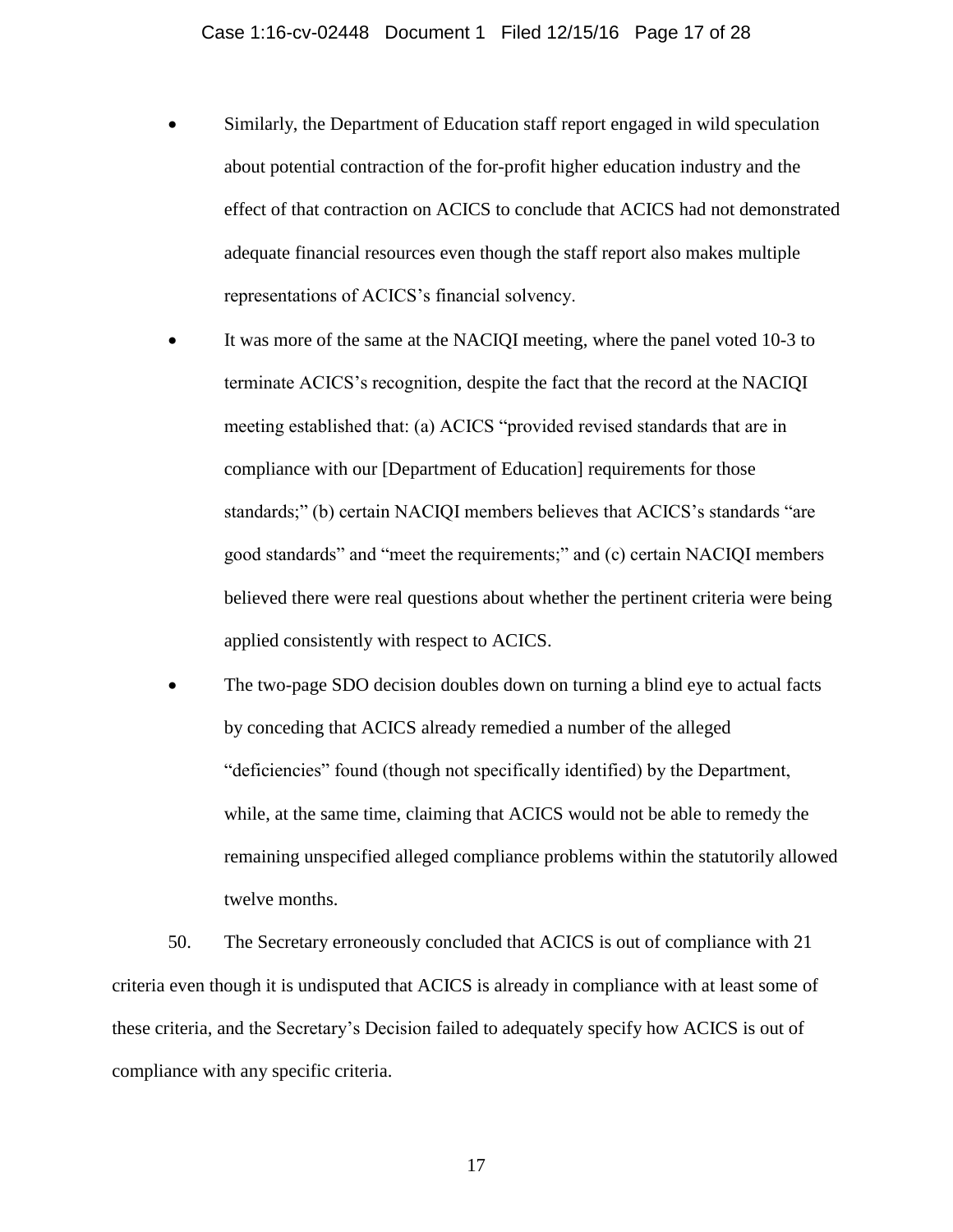#### Case 1:16-cv-02448 Document 1 Filed 12/15/16 Page 18 of 28

51. Second, the Secretary of Education's ruling did not consider the relevant regulatory factors. For example, the Department of Education staff report (and, by extension, the NACIQI panel, the SDO, and the Secretary of Education) claims, without evidence, that there have been "many investigations and lawsuits brought against ACICS-accredited institutions;" and only identifies two settlements, one consent decree, and one default judgment as support for its claim that ACICS has been the subject of "many investigations and lawsuits." Additionally, the pertinent Code of Federal Regulations does not state that alleged "investigations and lawsuits" are relevant to determining if the applicable criteria for recognition have been satisfied.

52. The arbitrary and capricious decision by the Department of Education to terminate ACICS's recognition was unfair and improper, as well as contrary to law. Accordingly, that decision should be set aside.

### **The Process Followed by The Department Of Education In Considering ACICS's Recognition Petition Was Infected With Numerous Procedural Irregularities That Conflicted With the Governing Agency Regulations**

53. Numerous procedural irregularities infected and irrevocably tainted the process by which the Department of Education considered ACICS's Petition for recognition and the Department of Education's termination of ACICS's recognition. These irregularities violated ACICS's rights and prevented ACICS from receiving a fair consideration of its Petition. For example:

 The Department of Education failed to consider the information provided by ACICS in a timely manner during the supplemental information gathering process despite asking ACICS to provide this information. Specifically, ACICS received approval to provide supplemental information to the Department of Education through May 16, 2016, but the Department of Education staff report and the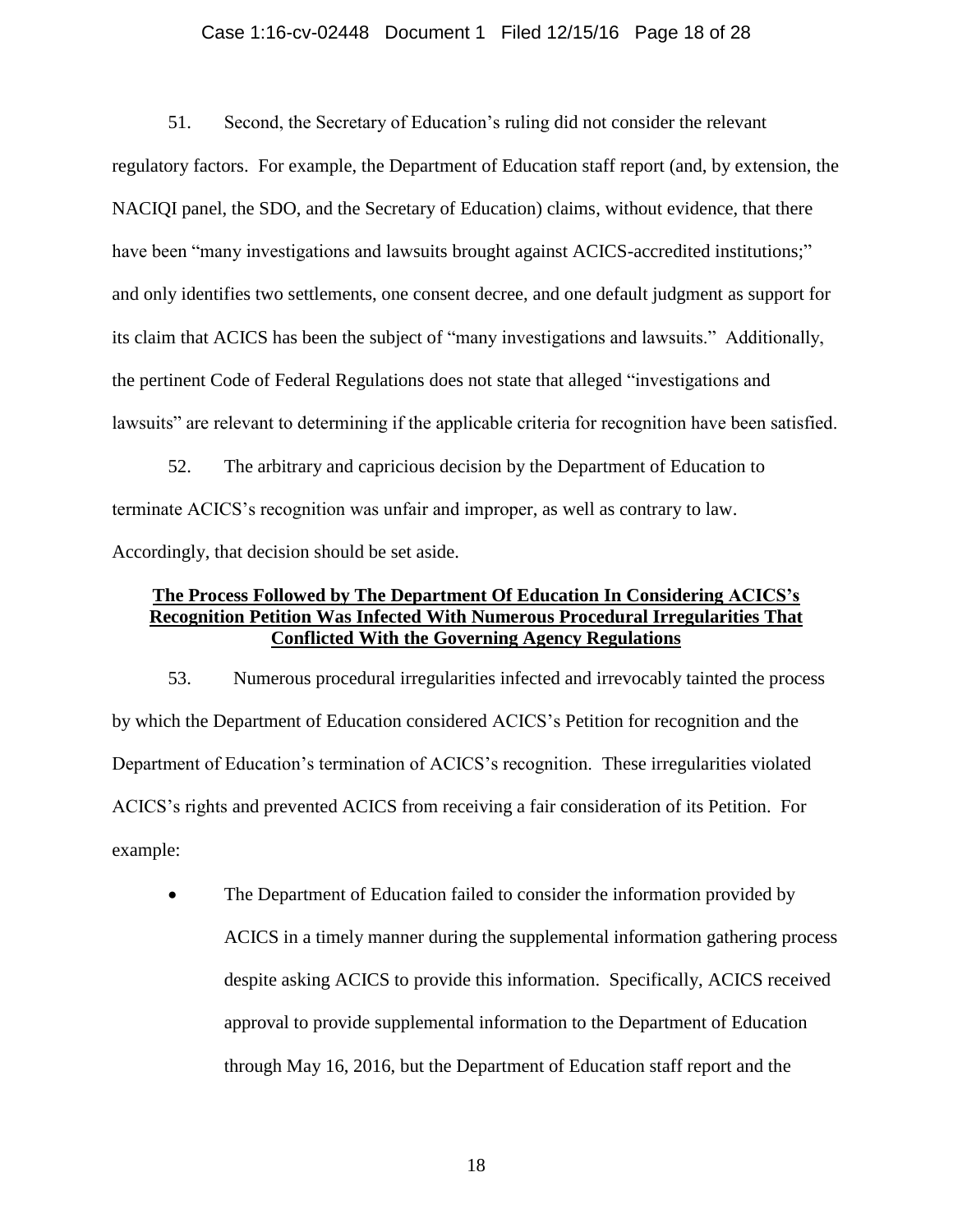NACIQI meeting proceeded on a timetable that prevented the panel from considering the voluminous materials that ACICS properly submitted on May 16.

- The Department of Education allowed the preparation of the Department's staff report to deviate from established procedures and rigor.
- The Department of Education staff report bears the hallmarks of having been subjected to the irregular and unprecedented involvement of individuals outside the Department of Education's Accreditation Group.
- The Under Secretary of the Department of Education made a statement at the beginning of the NACIQI meeting making clear the decision it wanted the NACIQI panel to reach, *i.e*., to terminate ACICS's recommendation.
- The comments and testimony at the NACIQI meeting—which included much improper showmanship, grandstanding, and unfair or unfounded rhetoric—made clear that NACIQI members and third parties were attempting to hold ACICS accountable for conduct concerning schools that were never accredited by ACICS, but by unrelated accrediting organizations.
- ACICS was not given the opportunity at the NACIQI meeting to address each of the 21 purported compliance deficiencies, despite requesting the opportunity to discuss each alleged deficiency separately.

54. These procedural irregularities represented a deviation from accepted practices and the procedural requirements established in the pertinent Code of Federal Regulations, including, for example: 34 C.F.R. § 602.32 (requiring the Department of Education to "tak[e] into account all available relevant information concerning the compliance of the agency"); 34 C.F.R. § 602.34 (requiring the NACIQI panel to independently consider all relevant material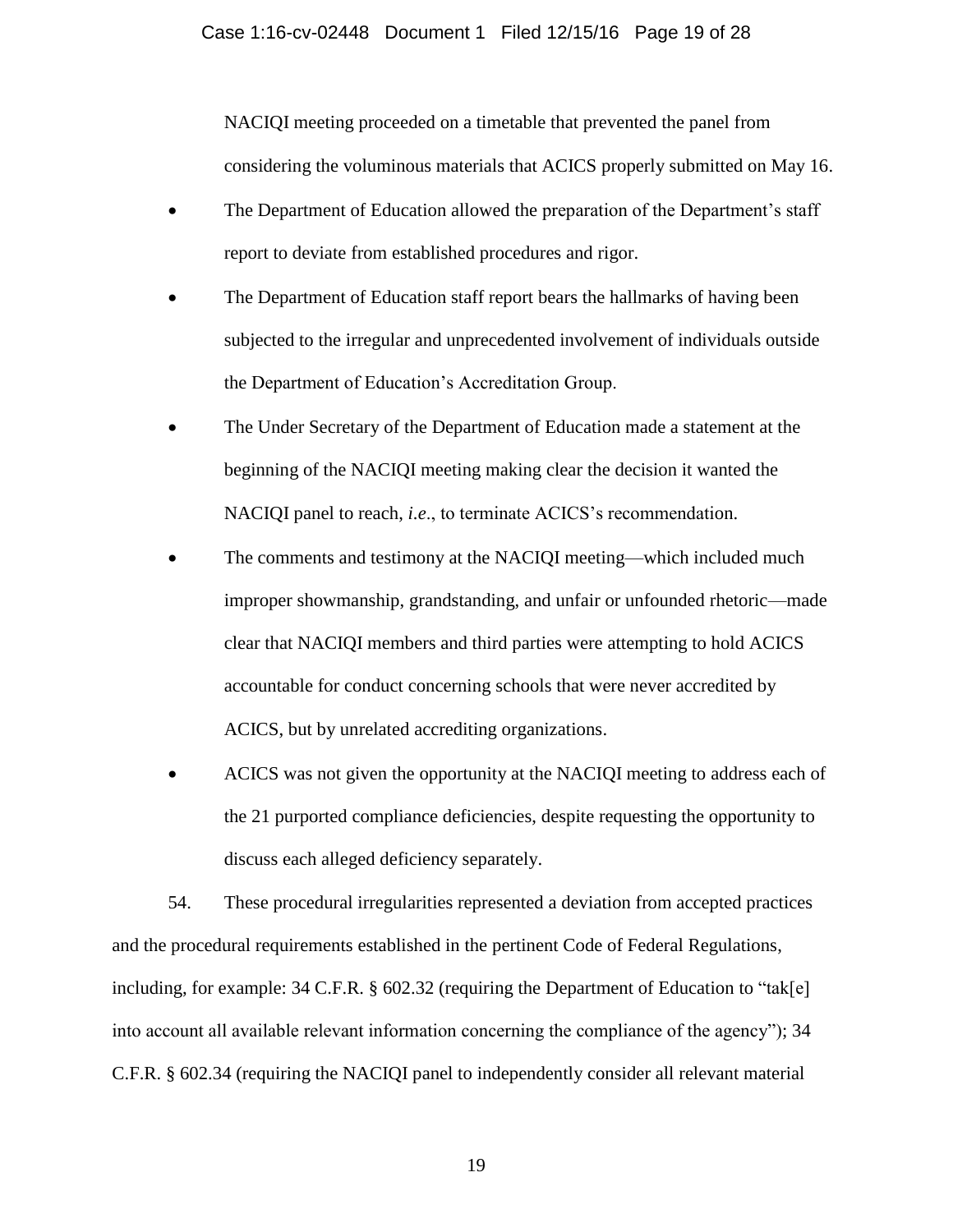#### Case 1:16-cv-02448 Document 1 Filed 12/15/16 Page 20 of 28

informing the Department of Education's staff analysis). These procedural irregularities had a substantial adverse effect on ACICS's due process rights and ultimately led to errors in the Secretary's Decision denying ACICS's petition for recognition.

### **The Secretary's Decision To Terminate ACICS's Recognition Is Not Supported By The Evidence In The Record**

55. The Secretary's decision to terminate ACICS's recognition is not supported by the evidence in the administrative record.

56. The Secretary's Decision relied on conclusions reached at the different stages of the recognition process (the staff report, the NACIQI panel, and the SDO decision) that were not supported by the evidence and/or were flatly contradicted or refuted by the evidence.

57. The Secretary relied on tortured applications of pertinent regulatory procedures to frustrate the recognition process and disregard rebuttal evidence submitted by ACICS.

58. The rationale for the Secretary's decision to terminate ACICS's recognition was made up out of whole cloth and based on facts not in the administrative record. Accordingly, it was arbitrary and capricious and must be set aside and a new decision must be rendered after application of the proper procedures.

### **The Department Of Education Process Relating To ACICS's Recognition Petition Was Unfairly And Improperly Politicized**

59. The entire process relating to ACICS's Petition and the Department of Education's process for reviewing the Petition were tainted by an improper and unfair politicization of the process that denied ACICS its right to a fair and impartial consideration of its Petition.

60. For example, United States Senator Elizabeth Warren issued a report and held a press conference in advance of the NACIQI meeting in which she condemned ACICS and encouraged the NACIQI Panel (and the Department of Education) to reject ACICS's Petition.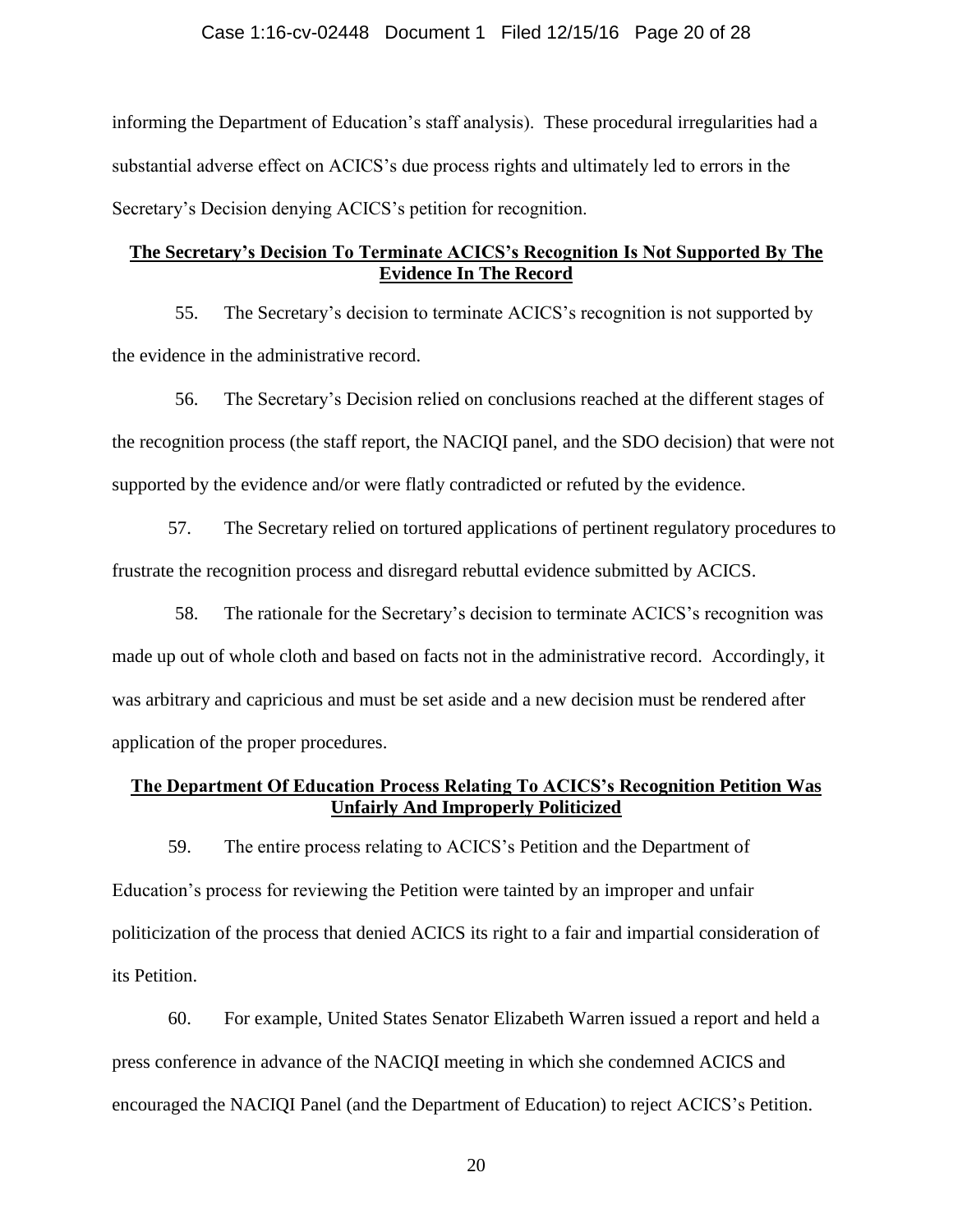#### Case 1:16-cv-02448 Document 1 Filed 12/15/16 Page 21 of 28

The applicable recognition criteria governing the Petition review process do not provide for consideration of the *ex parte* submissions from government officials who are not employed by the Department of Education or participating in the petition review process in a forum in which ACICS has a fair opportunity to respond.

61. Moreover, at the start of the NACIQI meeting, the politically-appointed Under Secretary of Education took the extraordinary tack of making a statement that could only be interpreted as an improper attempt to influence the NACIQI panel before it considered ACICS's Petition. These prefatory remarks left no doubt that the Department of Education expected the NACIQI panel to recommend termination of ACICS's recognition.

62. As a result of the politicization, ACICS's Petition for recognition could not and did not receive fair consideration from the Department of Education nor were the established criteria, set forth in 34 C.F.R. § 602, fairly applied to ACICS's Petition.

#### **ACICS Has Suffered Substantial, Immediate, and Irreparable Harm**

63. As a result of the arbitrary and capricious decision by the Secretary to terminate ACICS's recognition, ACICS has suffered substantial, immediate, and irreparable harm in several ways.

64. First, termination of ACICS's recognition as accrediting agency strikes at ACICS's core function (accrediting educational institutions). Educational institutions apply for accreditation with ACICS in part because: (a) it is required for the institution to be eligible for Title IV student loan funding; and (b) many state licensing bodies or programmatic accreditors require accreditation by a nationally-recognized accreditor. Absent accreditation by ACICS, many schools will be forced to discontinue programs or undertake the time-consuming and expensive process of obtaining accreditation from another accrediting agency. Thus, if the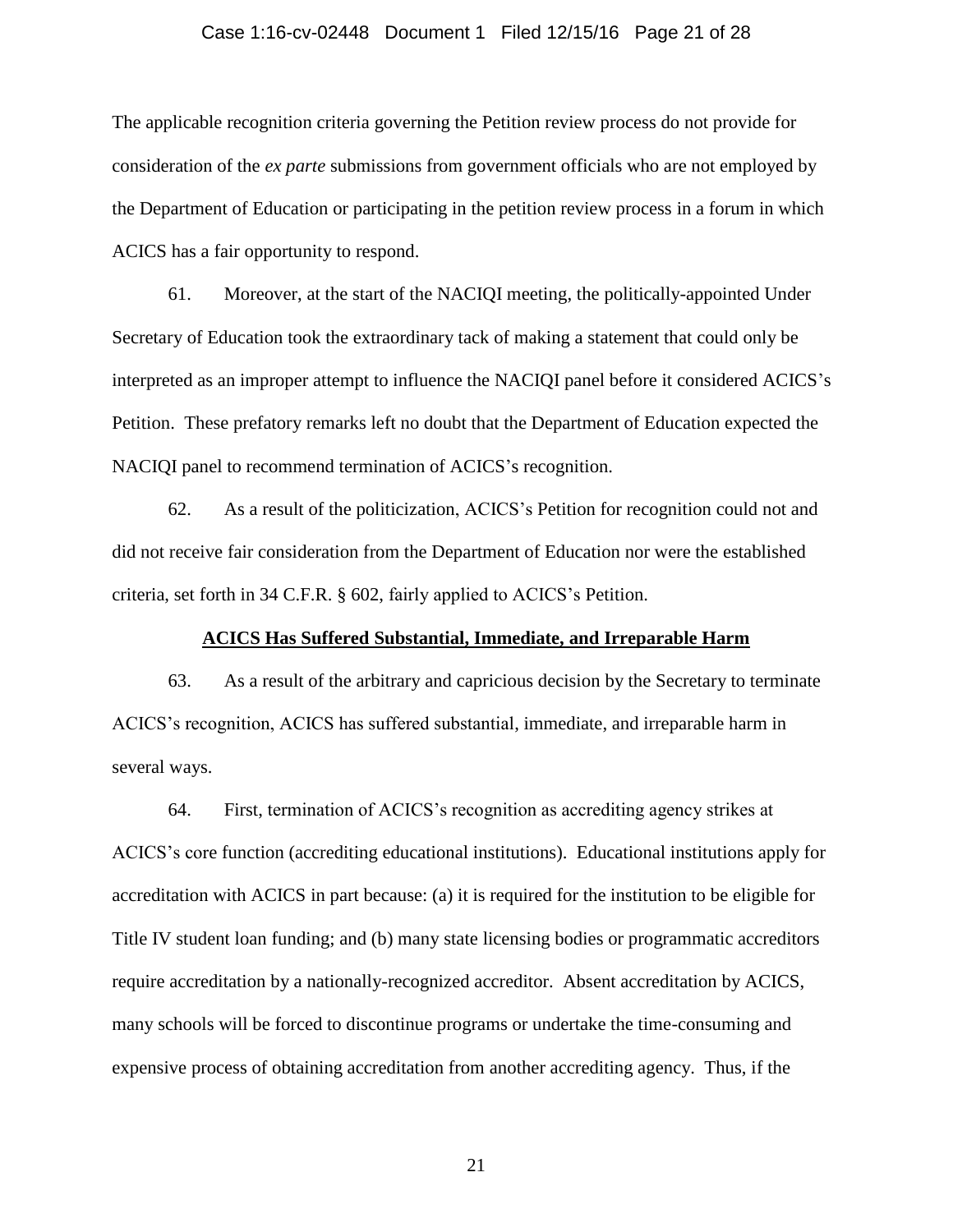#### Case 1:16-cv-02448 Document 1 Filed 12/15/16 Page 22 of 28

Secretary's Decision is not overturned, ACICS's core business and its very existence will be threatened.

65. Second, the Secretary's Decision terminating ACICS's recognition destroys the goodwill ACICS established during its long history as recognized accrediting agency.

### **The Secretary's Decision To Withdraw ACICS's Recognition Harms Innocent Institutions And Students**

66. The Secretary's Decision, which was rendered contrary to law, will have adverse effects throughout the education sector, and it also harms institutions and students.

67. ACICS accredits institutions that enroll an estimated 320,000 students.

68. If the Secretary's Decision is not overturned, the schools accredited by ACICS will have an 18-month grace period to obtain accreditation from another accrediting agency in order to maintain eligibility for federal Title IV funding.

69. However, a substantial portion of the schools accredited by ACICS are unlikely to be able to obtain accreditation from another accrediting agency during the 18-month grace period. Initial accreditation often takes two years or longer. Initial accreditation is also premised on the capacity of an accrediting agency to handle accreditation of additional schools and programs. There is no evidence in the administrative record suggesting (much less showing) that other accrediting agencies will have the ability to handle accrediting all of ACICS's institutions within the 18-month time period (if at all). Accordingly, it is a near impossibility that any particular ACICS-accredited school or that ACICS's schools as a group will be able to obtain accreditation from another accrediting agency before the expiration of the 18-month grace period.

70. Additionally, ACICS-accredited schools likely would need to discontinue or trim existing programs catering to students currently enrolled as part of the process of obtaining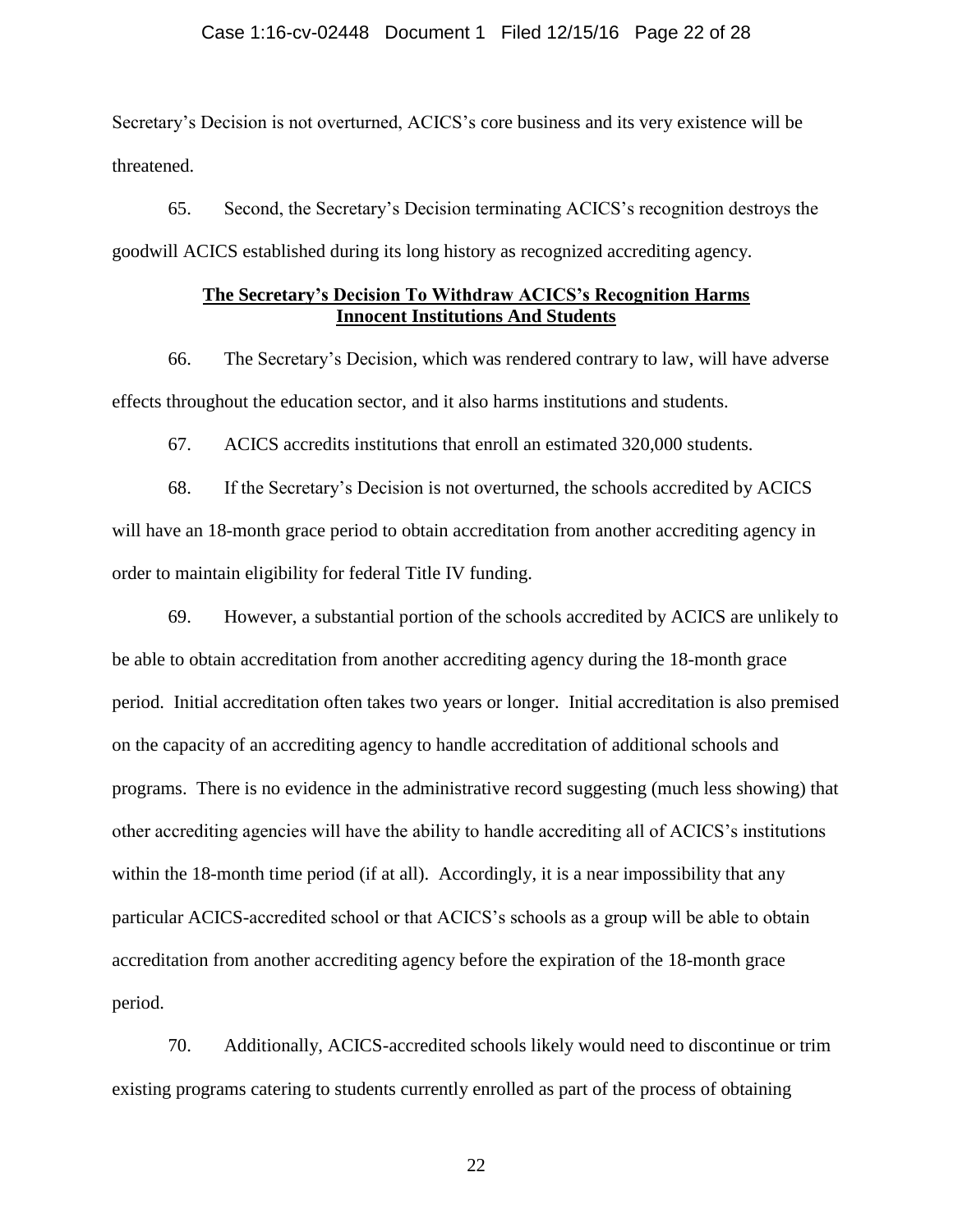#### Case 1:16-cv-02448 Document 1 Filed 12/15/16 Page 23 of 28

accreditation from other accrediting agencies. The Department of Education approves a particular mission and a scope within which an accrediting agency may accredit schools or programs. Those missions and the scope of these other agencies' ability to accredit are not identical to ACICS's mission or scope and, in most instances, are substantially more narrow. Accordingly, institutions will be forced to discontinue existing programs with currently enrolled students as part of any mass process of ACICS-accredited schools obtaining new accreditations.

71. Moreover, state licensing bodies are not bound by the federal 18-month grace period. Many state licensing bodies require schools to be accredited by a nationally-recognized accrediting agency as a condition of state licensure or as a prerequisite for access to state-based student loan programs, and as a result of the Secretary's Decision terminating ACICS's recognition numerous schools will be forced to trim programs or close. Further, students must often graduate from programs accredited by a recognized agency in order to sit for registration, certification, or licensure that is required for them to work in their chosen fields. In the wake of the Secretary's decision, students at ACICS-accredited institutions will be burdened by the notion that their school may close at any time, leaving them uncertain about their ability to complete their programs and graduate.

72. In short, currently enrolled students and currently accredited institutions will bear incalculable and irreparable harm as a result of the Department of Education's decision to terminate ACICS's recognition.

73. The administrative record does not support the Secretary's decision to inflict irreparable harm on currently enrolled students and currently accredited institutions by denying ACICS's Petition and refusing to grant ACICS 12 months to come into full compliance,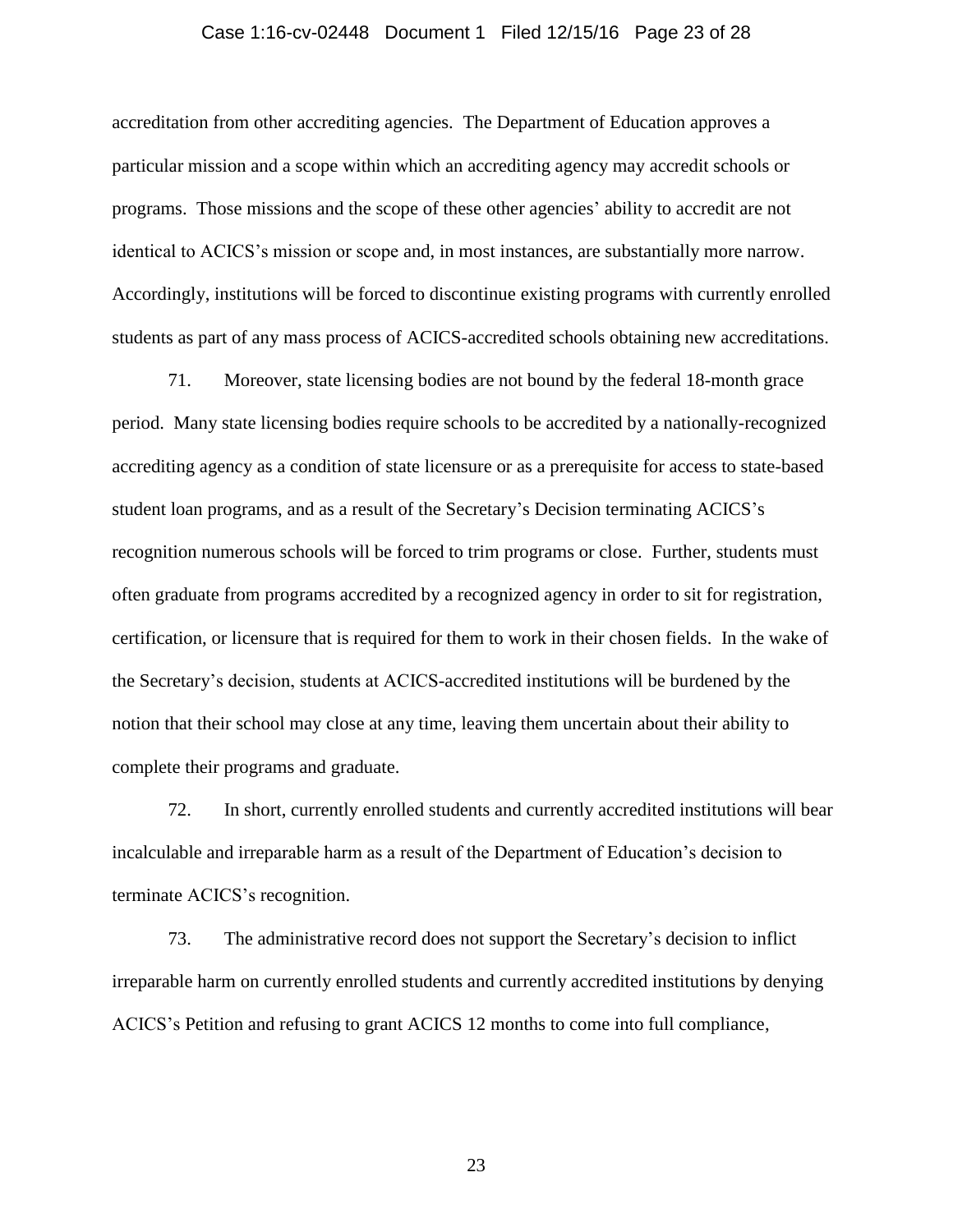especially given the extensive improvements ACICS has already undertaken in its accreditation and oversight activities.

## **COUNT ONE**

# **(First Violation Of The Administrative Procedure Act – Arbitrary And Capricious, Abuse Of Discretion, And Otherwise Not In Accordance With The Law)**

74. ACICS adopts and incorporates by reference each of the preceding paragraphs of this Complaint as if set forth fully herein.

75. The Administrative Procedure Act allows ACICS to seek judicial review of the Secretary of Education's decision to terminate ACICS's recognition as an accrediting agency. *See* 5 U.S.C. §§ 702, 704.

76. The Secretary of Education's decision to terminate ACICS's recognition as an accrediting agency may be found unlawful and set aside if the Secretary's "action, findings, and conclusions" are "arbitrary, capricious, an abuse of discretion, or otherwise not in accordance with the law." *See* 5 U.S.C. § 706(2)(A).

77. The Secretary's decision to terminate ACICS's recognition as an accrediting agency is "arbitrary, capricious, an abuse of discretion, or otherwise not in accordance with the law" because:

- The facts in the record do not support the decision of the Secretary of Education as explained in detail in this Complaint, including in Paragraphs 43-50.
- The Secretary of Education's decision (and the underlying decisions and actions by the Department of Education staff, the NACIQI panel, and the SDO) did not consider the relevant factors as explained in detail in this Complaint including in Paragraph 51.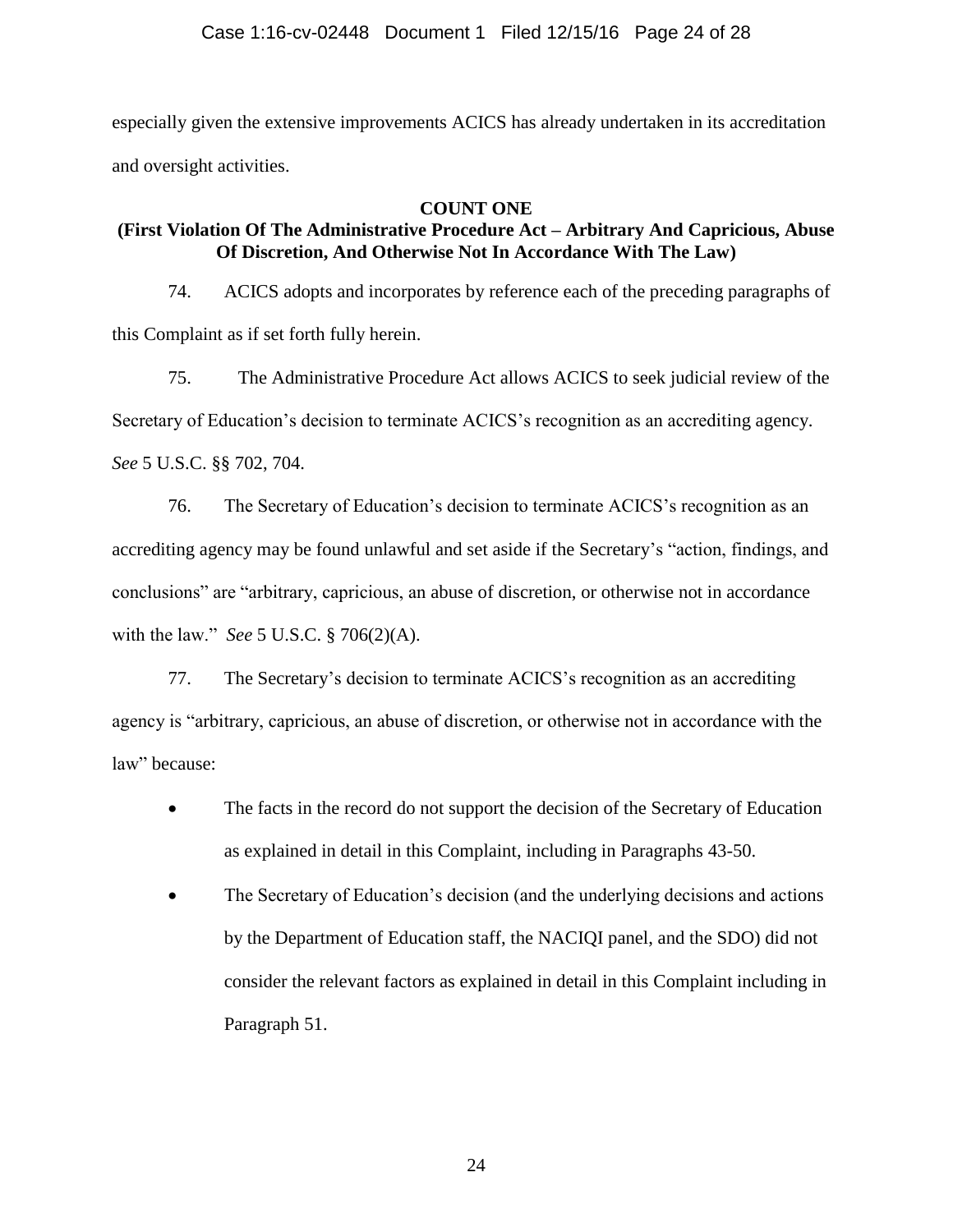#### Case 1:16-cv-02448 Document 1 Filed 12/15/16 Page 25 of 28

78. Additionally, the Secretary of Education's decision to terminate ACICS's

recognition as an accrediting agency is "arbitrary, capricious, an abuse of discretion, or otherwise not in accordance with the law" given the lack of record evidence to support the decision, the procedural irregularities that infected the recognition process, the unfair politicization of the process, and the failure to consider the irreparable harm being imposed on innocent institutions and students as a result of the decision to terminate ACICS's recognition.

79. Therefore, the Secretary of Education's decision to terminate ACICS's recognition should be found unlawful, set aside, and remanded.

## **COUNT TWO (Second Violation Of The Administrative Procedure Act – Without Observance Of Procedure Required By Law)**

80. ACICS adopts and incorporates by reference each of the preceding paragraphs of this Complaint as if set forth fully herein.

81. The Administrative Procedure Act allows ACICS to seek judicial review of the Secretary of Education's decision to terminate ACICS's recognition as an accrediting agency. *See* 5 U.S.C. §§ 702, 704.

82. The Secretary of Education's decision to terminate ACICS's recognition as an accrediting agency may be found unlawful and set aside if the Secretary of Education's "action, findings, and conclusions" are "without observance of procedure required by law." *See* 5 U.S.C.  $§ 706(2)(D).$ 

83. The Secretary of Education's decision to terminate ACICS's recognition as an accrediting agency is "without observance of procedure required by law" as explained herein. There were numerous procedural irregularities in the recognition process that violated ACICS's rights, did not adhere to the procedures set forth in the applicable Code of Federal Regulations or the established practices of the Department of Education, fatally infected the Secretary's final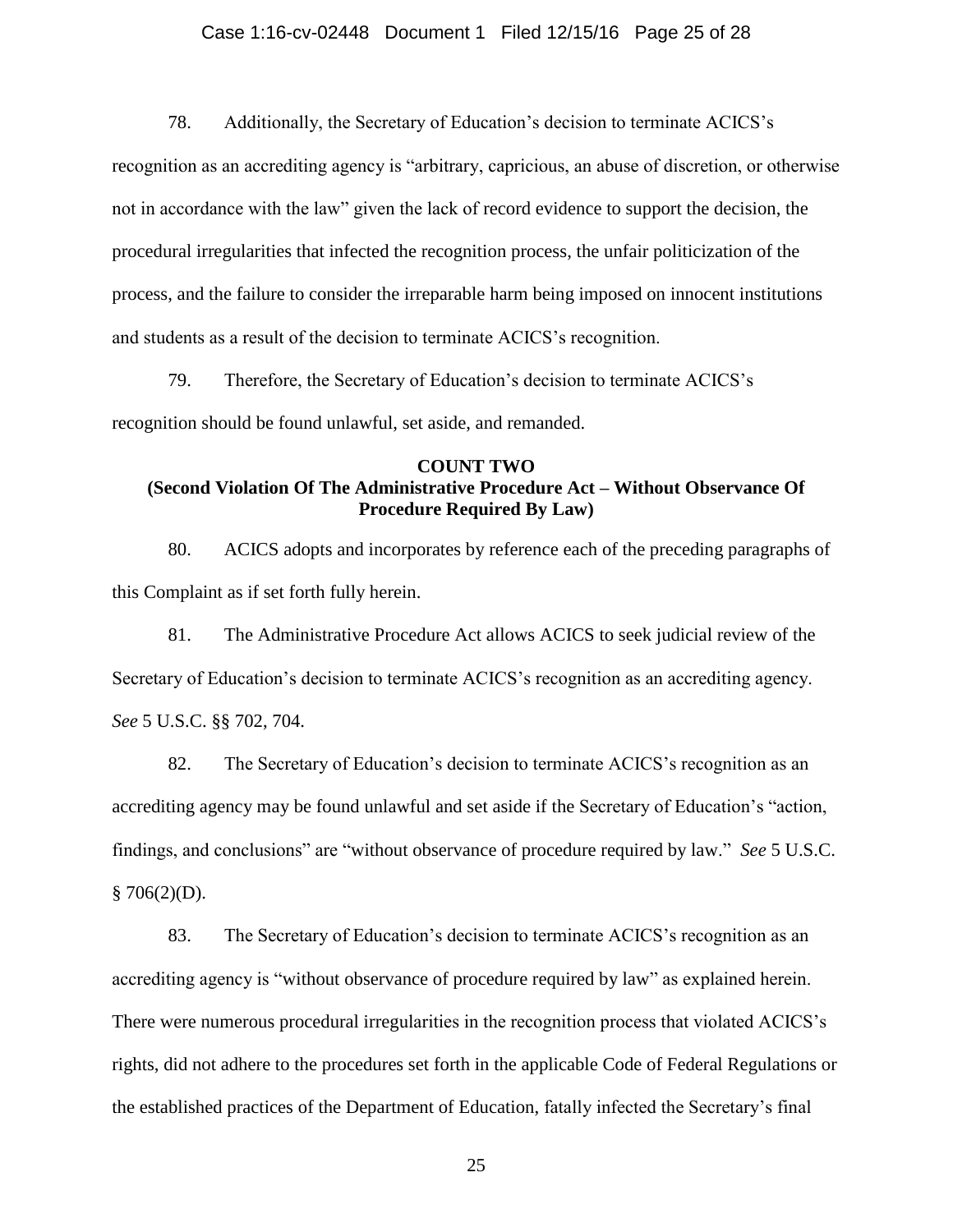#### Case 1:16-cv-02448 Document 1 Filed 12/15/16 Page 26 of 28

decision, and led to an unfair and improper result with respect to the termination of ACICS's recognition.

84. Additionally, the Secretary of Education's decision to terminate ACICS's recognition as an accrediting agency is "without observance of procedure required by law" given the arbitrary and capricious approach employed by the Secretary of Education (and the Department of Education throughout the recognition process), the lack of record evidence to support the decision, the unfair politicization of the process, and the failure to consider the irreparable harm being imposed on innocent institutions and students as a result of the decision to terminate ACICS's recognition.

### **COUNT THREE (Third Violation Of The Administrative Procedure Act – Unsupported By Record Evidence)**

85. ACICS adopts and incorporates by reference each of the preceding paragraphs of this Complaint as if set forth fully herein.

86. The Administrative Procedure Act allows ACICS to seek judicial review of the Secretary of Education's decision to terminate ACICS's recognition as an accrediting agency. *See* 5 U.S.C. §§ 702, 704.

87. The Secretary of Education's decision to terminate ACICS's recognition as an accrediting agency may be found unlawful and set aside if the Secretary of Education's "action, findings, and conclusions" are unsupported by evidence in the administrative record. *See* 5 U.S.C. § 706(2)(E).

88. The Secretary of Education's decision to terminate ACICS's recognition as an accrediting agency is unsupported by record evidence as explained herein including in Paragraphs 55-58.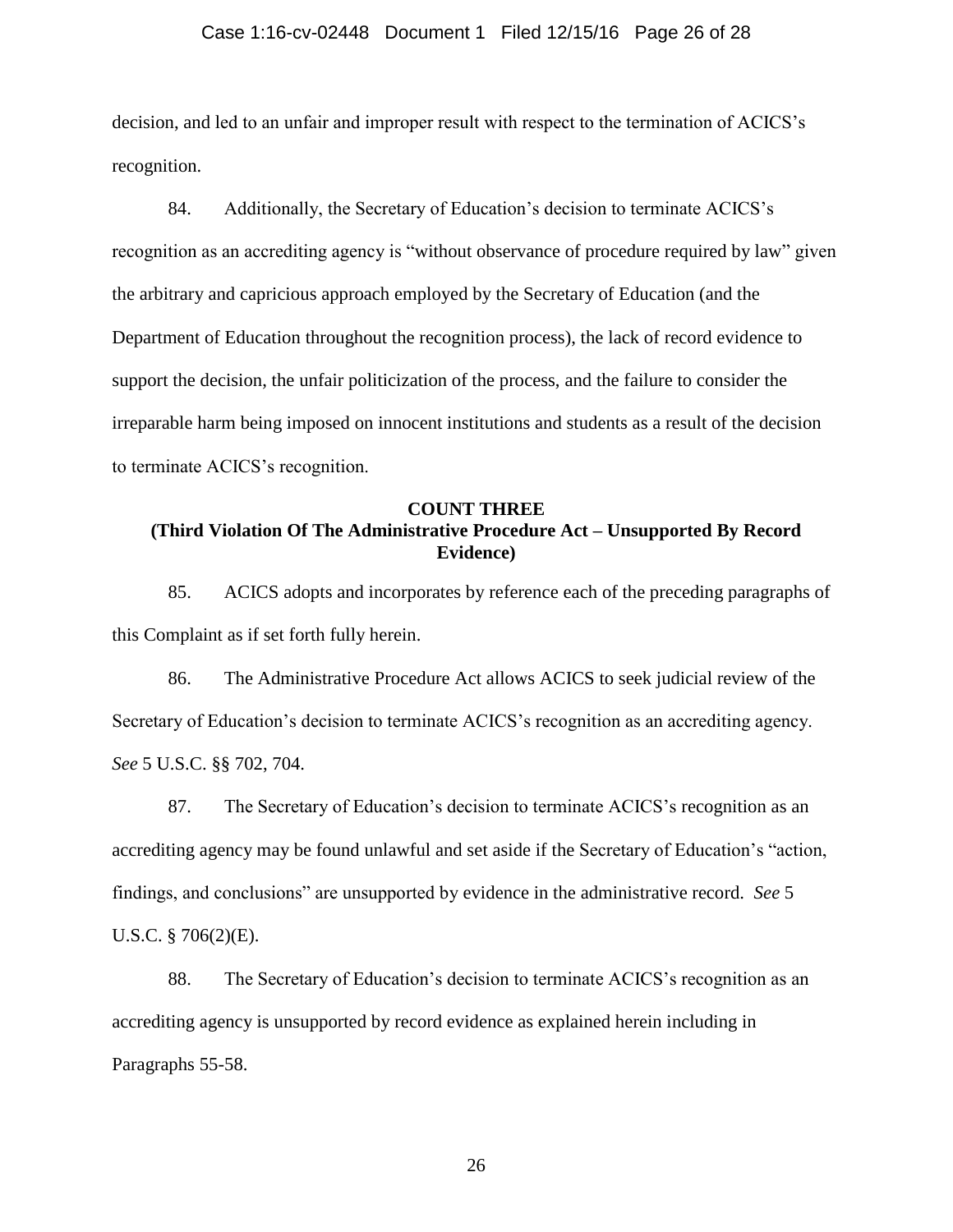#### Case 1:16-cv-02448 Document 1 Filed 12/15/16 Page 27 of 28

89. Additionally, the Secretary of Education's decision to terminate ACICS's recognition as an accrediting agency is not supported by record evidence given the arbitrary and capricious approach employed by the Secretary of Education (and the Department of Education throughout the recognition process), the procedural irregularities that infected the recognition process, the unfair politicization of the process, and the failure to consider the irreparable harm being imposed on innocent institutions and students as a result of the decision to terminate ACICS's recognition.

### **PRAYER FOR RELIEF**

WHEREFORE, Plaintiff respectfully requests that the Court enter an order granting judgment in its favor and granting the following relief:

A. Judgment for ACICS and against Defendants;

B. Preliminary and permanent injunctive relief enjoining Defendants and their officers, employees, and agents from implementing the Secretary's final decision to terminate ACICS's recognition, or taking any action relating to that decision;

C. Vacating the Secretary of Education's decision to terminate ACICS's recognition as an accreditation agency and further vacating all related directives from the Secretary relating to the termination of ACICS's recognition, including but not limited to any directive to ACICSaccredited schools;

D. Ordering the Secretary of Education to return ACICS's Petition for recognition to the Department Staff for reconsideration; and

E. Such other and further relief as the Court deems just and proper.